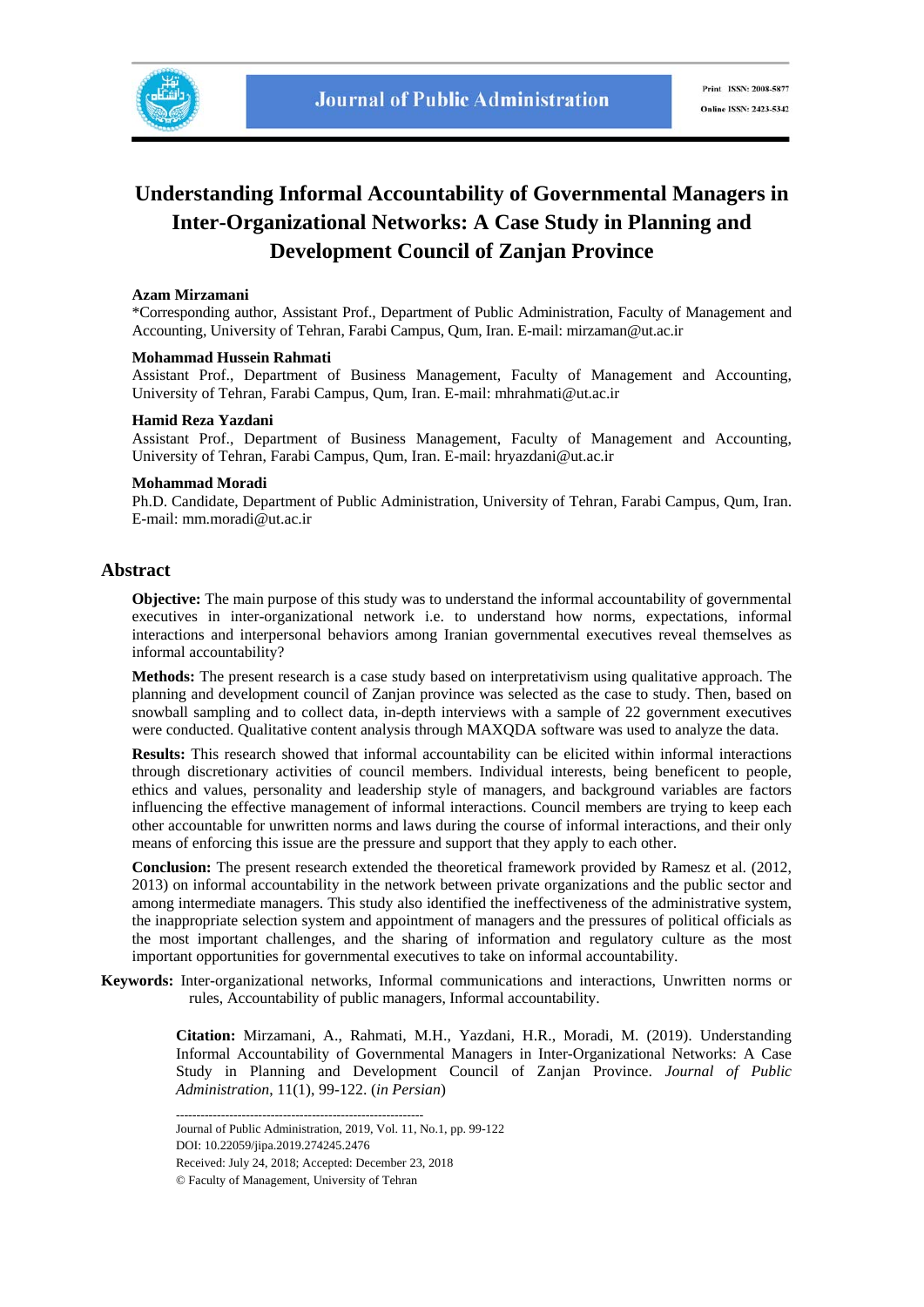



# **فهم پاسخگويي غيررسمي مديران دولتي در شبكههاي بينسازماني (مطالعه موردي: شوراي برنامهريزي و توسعه استان زنجان)**

#### **اعظم ميرزماني**

\* نويسنده مسئول، استاديار، گروه مديريت دولتي، دانشكده مديريت و حسـابداري دانشـگاه تهـران، پـرديس فـارابي، قـم، ايـران. رايانامـه: mirzaman@ut.ac.ir

#### **محمدحسين رحمتي**

استاديار، گروه كسبوكار، دانشكده مديريت و حسابداري دانشگاه تهران، پرديس فارابي، قم، ايران. رايانامه: ir.ac.ut@mhrahmati

## **حميدرضا يزداني**

استاديار، گروه كسبوكار، دانشكده مديريت و حسابداري دانشگاه تهران، پرديس فارابي، قم، ايران. رايانامه: hryazdani@ut.ac.ir

#### **محمد مرادي**

دانشجوي دكتري، گروه مديريت دولتي، دانشگاه تهران، پرديس فارابي، قم، ايران. رايانامه: mm.moradi@ut.ac.ir

#### **چكيده**

**هدف:** هدف اصلي اين پژوهش، فهم پاسخگويي غيررسمي مديران دولتي در شبكه بين سازمانهاي دولتي است؛ به بيان سادهتر، هنجارها، انتظارها، تعاملهاي غيررسمي و رفتارهاي بينشخصي ميان مديران دولتي ايران، چگونه بهصورت پاسخگويي غيررسمي آشكار ميشوند؟

**روش:** اين پژوهش بر اساس پارادايم تفسيرگرايي، رويكرد كيفي و استراتژي مطالعه موردي اجرا شده است. شوراي برنامهريـزي و توسـعه استان زنجان براي مورد مطالعه مدنظر قرار گرفت و به روش نمونهگيري گلوله برفي با 22 نفر از مديران دولتي مصاحبههاي عميـق برگـزار شد. دادهها با استفاده از روش تحليل محتواي كيفي در نرمافزار مكسكيودا تحليل شدهاند.

**يافتهها:** اين پژوهش نشان داد كه پاسخگويي غيررسمي در تعاملهاي غيررسمي و در قالب فعاليتهـاي اختيـاري اعضـاي شـورا نمايـان ميشود. منافع فردي، خدمتگزاري به مردم، اخلاق و ارزشها، شخصيت و سبك رهبري مديران و متغيرهاي زمينهاي، عواملي هستند كه بر مديريت مؤثر تعاملهاي غيررسمي اثر ميگذارند. اعضاي شورا تلاش مي كنند كه در تعاملهاي غيررسمي، يكديگر را در قبـال هنجارهـا و قوانين نانوشته، پاسخگو نگه دارند و تنها ابزار آنها براي تحقق اين مهم، فشارها و حمايتهايي است كه نسبت به يكديگر اعمال ميكنند.

**نتيجهگيري:** پژوهش حاضر چارچوب نظري ارائه شده توسط رامزك و همكارانش (2012 و 2013) دربارة پاسخگويي غيررسمي در شـبكه بين سازمانهاي غيرانتفاعي را به بخش عمومي و بين مديران مياني توسعه داد و مشخص شد كه ناكارآمدي نظام اداري، سيستم نامناسـب انتخاب و انتصاب مديران و فشارهاي مقامات سياسي، از دغدغههاي بسيار مهم و به اشـتراكگـذاري اطلاعـات و فرهنـگ قـانونمـداري، فرصتهاي مهم پيشروي مديران دولتي در پاسخگويي غيررسمي هستند.

**كليدواژهها:** شبكههاي بينسازماني، ارتباطات و تعاملات غيررسمي، هنجارها يا قوانين نانوشته، پاسخگويي مديران دولتي، پاسخگويي غيررسمي.

**استناد:** ميرزماني، اعظم؛ رحمتي، محمدحسين؛ يزداني، حميدرضا؛ مرادي، محمد (1398). فهم پاسخگـويي غيررسـمي مـديران دولتـي در شبكههاي بينسازماني (مطالعه موردي: شوراي برنامهريزي و توسعه استان زنجان). *فصلنامه مديريت دولتي،* ١١(١)، ٩٩- ١٢٢.

> -------------------- فصلنامه مديريت دولتي، ،1398 دوره ،11 شماره ،1 صص. -99 122 DOI: 10.22059/jipa.2019.274245.2476 دريافت: ،1397/05/02 پذيرش: 1397/10/02

> > © دانشكده مديريت دانشگاه تهران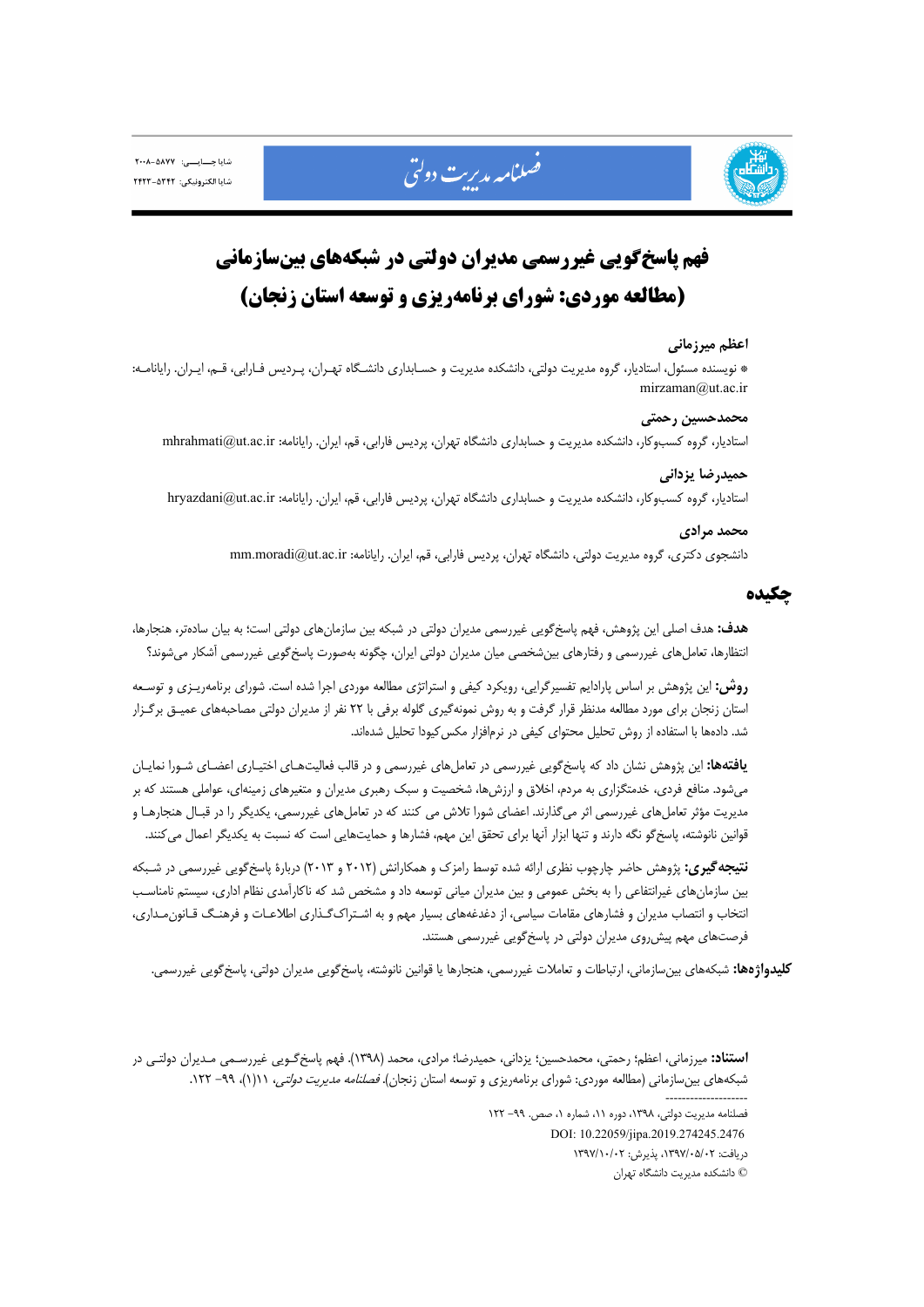#### **مقدمه**

پاسخگويي يكي از دغدغههاي اصلي بخش عمومي و از جمله علتهاي گرايش دولتها به سمت اصـلاحات سـاختاري، مدیریت دولتی نوین و مدیریت ${\cal E}$ رایی است (رامزک $\, '$  ، ۲۰۰۰). سازمانها بهمثابهٔ سیستمهای زنده، همواره بازتولید میشوند (اسحقزاده، مهرگان و ابويي اردكان، 1397). درك از پاسخگويي در سازمانها ، بهويژه پاسخگويي سلسلهمراتبي (واعظي و رهبر، 1395) در مواجهه با جهاني شدن (رهنورد و محبيدليگاني، 1395) و بازخورد شهروندان، تغيير يافته است. اتخـاذ رويكردهاي شبكهاي و شكلگيري دولت شبكهاي يكي از راهكارهاي پيشنهادشده براي مواجهه بـا ايـن وضـعيت اسـت (صفريدشتكي، زارع و نيكبخش، 1397). با اين حال، شكلگيري دولت شـبكهاي نيـز دغدغـههـاي جديـدي را بـراي پاسخگويي در بخش دولتي ايجاد كرده است.

دربارة پاسخگويي در بخش دولتي تحقيقات زيادي صورت گرفته و به انواع متفاوتي از پاسخگويي اشاره شده اسـت. رامزک و دوبنيک (١٩٨٧) بر اساس دو بعد پاسخگويي دروني ـ بيروني و ميـزان كنتـرل زيـاد ــ كـم، بـه تشـريح انـواع ياسخ گويي پر داختند. كرنز <sup>۲</sup> (۱۹۹۴) نيز بر اساس دو بعد استانداردهاي صريح \_ ضمني و پاسخهاي تاكتيكي يا استراتژيک سازمان، چهار نوع پاسخگويي مطرح كرد. ساير محققان نيز به پيروي از اين دو پژوهش، كارهاي مشـابهي انجـام دادنـد. اغلب اين مطالعات در ارتباط با پاسخگويي رسمي بوده و به پاسخگويي غيررسمي توجه اندكي شده است و تـا جـايي كـه محققان اين پژوهش اطلاع دارند، تاكنون تحقيقي در خصوص پاسخگويي غيررسمي در سازمانهاي دولتي انجـام نشـده است.

پاسخگويي غيررسمي متفاوت از حالت رسمي آن بوده و ميتواند نقش مهمي در ارتقاي پاسخگويي مديران دولتـي ايفا كند (رامزک، لي راكس و بلكمار ً، ٢٠٠٩). اين نوع پاسخ گويي برآمده از تشويق و تنبيههاي غيررسمي مديران نسـبت به هم است. در چند سال اخير رامزك و همكاران (رامزك و همكاران، ٢٠٠٩؛ رامزك و همكاران <sup>۵</sup>، ٢٠١١؛ رامزك، بلكمار و ليراكس ، 2012؛ رامزك و همكاران، 2013) به مطالعه پاسخگويي غيررسمي اهتمام ورزيده و در اين زمينه بـه نقـش <sup>6</sup> هنجارهاي مشترك، رفتارهاي تسهيلكننده، دغدغهها، پاداشها و تنبيهها اشاره كردند.

رامزك و همكاران (2012 و 2013) به مطالعه پاسخگويي غيررسمي ميان بازيگران حاضر در شبكه همكـاري بـين سازمانهاي غيرانتفاعي پرداخته و چارچوبي را در اين زمينه ارائه كردنـد. ايشـان بـه محققـان آتـي پيشـنهاد دادنـد كـه پاسخگويي غيررسمي را در ساير سازمانها و در سطوح گوناگون مطالعه كنند. از اين رو، در تحقيـق حاضـر تـلاش شـده است كه با توسعه چارچوب پيشنهاد شدة آنها به بخش عمومي، پاسخگويي غيررسمي در سطح مديران مياني عضو شبكه همكاري سازمانهاي دولتي بررسي شود. بر اين اساس سؤال اصلي تحقيق به اين صـورت مطـرح مـيشـود: هنجارهـا،

ــــــــــــــــــــــــــــــــــــــــــــــــــــــــــــــــــــــــــــــــــــــــــــــــــــــــــــــــــــــــــــــــــــ

4. Romzek, LeRoux, & Blackmar

<sup>1.</sup> Romzek, Barbara

<sup>2.</sup> Romzek, and Dubnick

<sup>3.</sup> Kearns

<sup>5.</sup> Romzek, LeRoux, Johnston, Blackmar, Kempf, & Schede

<sup>6.</sup> Romzek, Blackmar & LeRoux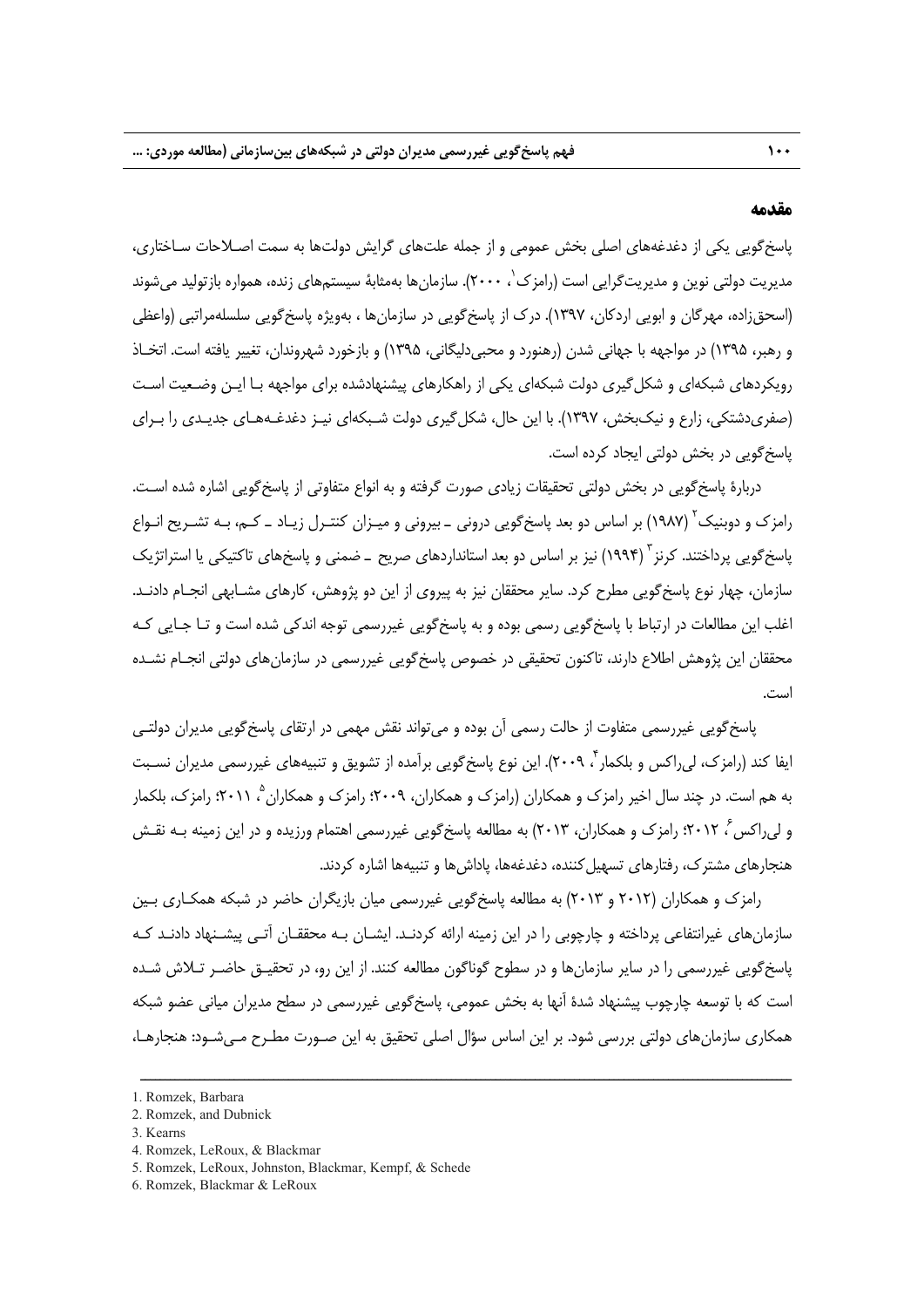انتظارها، تعاملهاي غيررسمي و رفتارهاي بينشخصي ميان مديران دولتي ايران، چطور بهصورت پاسخگويي غيررسـمي آشكار ميشوند؟ براي پاسخ به اين سؤال، پاسخگويي غيررسمي ميان مديران شوراي برنامهريزي و توسعه استان زنجـان به روش مطالعه موردي كيفي بررسي شد و با مشاركتكنندگان در زمينة انتظارها و رفتارهاي غيررسمي هنگام مواجهه با شبكه سازمانهاي همكار مصاحبههايي به عمل آمد.

## **پيشينة پژوهش**

## **پاسخگويي در بخش دولتي**

پاسخگويي نياز واقعي دمكراسي و اداره امور عمومي مؤثر است (لاوارن، شواگروس و ويتمن`، ۲۰۱۶). در بخش دولتی، از زماني كه ودرو ويلسون بحث جدايي اداره از سياست را مطرح كرد، موضوع پاسخگويي اداري بهصورت عينـي و همچـون بخش خصوصي در كانون توجه قرار گرفت كه البته شامل مديران سياسي نمي شـد (دنهـارت و دنهـارت '، ۲۰۰۷: ۲۱۲)؛ ولي به مرور زمان و با پيچيده شدن وظايف دولتها، پاسخگويي هـم مفـاهيم زيـادي را دربرگرفـت، از جملـه: شـفافيت، عدالت، انصاف، مردمسالاري، كارايي و يكپارچگي (بوونز، شـلمانز و گـودين ، ٢٠١۴: ١٨٣). بنـابراين بـا گذشـت زمـان، مفاهيم جديدي براي پاسخگويي شكل گرفت و روابط پيچيدهاي ايجاد شد؛ بهگونهاي كه ديگـر نمـيتـوان پاسـخگـويي مديران دولتي را به روابط اصيل و وكيل و برعكس محدود كرد؛ بلكه علاوه بر اين روابط، مديران دولتي بايـد در مقابـل افراد و گروههاي زيادي كه در درون يا بيرون از سازمان قرار دارند، پاسخگو باشند. بر اساس مجموعة گسترده ذينفعـان، می¤وان انواع مختلف پاسخگویی را مطرح کرد (سینکلیر ٌ، ۱۹۹۵ و آندره ْ، ۲۰۱۰)؛ چنانچه در بخش دولتی برای آن انواع مختلفي بيان شده و نوعشناسيها و چارچوبهاي متفاوتي وجود دارد (مولگان ً، ۲۰۰۳: ۳۰) كه در جدول ۱ به نمونـهاي از آنها اشاره شده است.

با مرور انواع مختلف پاسخگويي و تحقيقات كاربردي انجام شده در اين حوزه، ميتوان گفت مفهوم پاسـخگـويي در 7 بخش دولتي بسيار ناهمگون، پيچيده، نامتجانس و چندجانبه است و ابعـاد مختلفـي را دربرمـيگيـرد (بـاربريس ، 2002؛ مولگان، 2000؛ شينكلير، 1995)؛ بهطوري كه در خصـوص پاسـخگـويي بخـش دولتـي، بـه جنبـههـاي مـالي، سياسـي (دمكراتيك)، عمومي، مديريتي، بوروكراتيك، حرفهاي و فردي اشاره ميشود كه هيچيك از اين جنبههـا از هـم مسـتقل نبوده و بهعلت پيچيدگيهاي موجود، تناسب و تركيب اين جنبههاي پاسخگويي هر روز ساختار جديدي به خود مـيگيـرد (شينكلير، 1995).

- 5. Andrè
- 6. Mulgan
- 7. Barberis

<sup>1.</sup> Lavarenne, Shwageraus, & Weightman

<sup>2.</sup> Denhardt & Denhardt

<sup>3.</sup> Bovens, Schillemans, & Goodin

<sup>4.</sup> Sinclair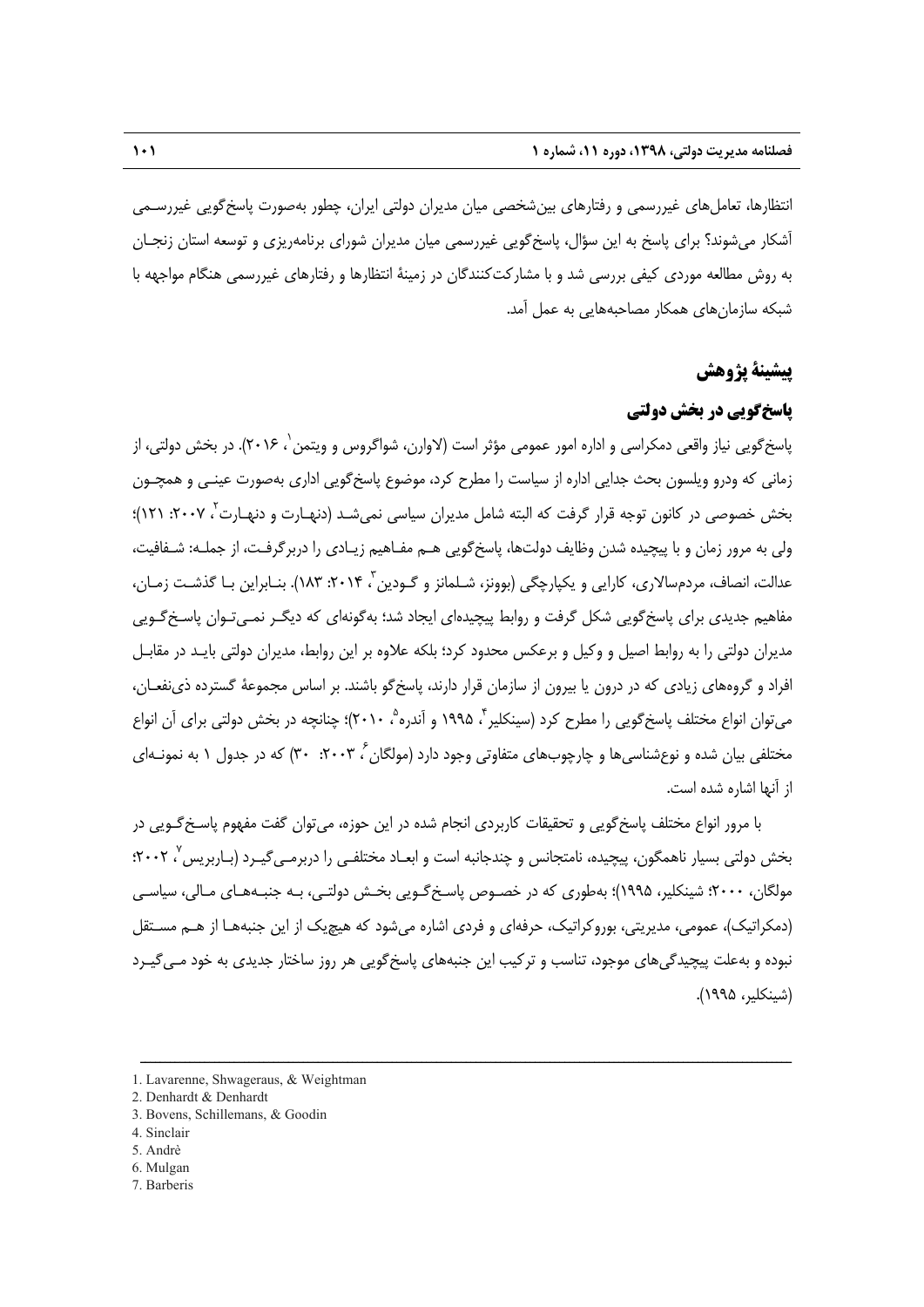| انواع پاسخ گويي                                                                                                                                                                                                                                                                                                                  | محققان                                                     |
|----------------------------------------------------------------------------------------------------------------------------------------------------------------------------------------------------------------------------------------------------------------------------------------------------------------------------------|------------------------------------------------------------|
|                                                                                                                                                                                                                                                                                                                                  | (سال پژوهش)                                                |
| ١. پاسخ گویی سیاسی؛ ٢. پاسخ گویی مدیریتی (شامل ابعاد: مالی/ قــانونی؛ فراینـدی/ کـارایی؛ برنامـهای/<br>اثربخشى).                                                                                                                                                                                                                 | دي و کلين` (١٩٨٧)                                          |
| بر اساس دو بعد پاسخگویی درونی ـ بیرونی و میزان کنترل کم ـ زیاد، چهار نوع پاسخگویی ارائه کردهاند:<br>١. پاسخ گویی قانونی؛ ٢. پاسخ گویی سیاسی؛ ٣. پاسخ گویی بورو کراتیک و ۴. پاسخ گویی حرفهای.                                                                                                                                     | رامزک و دوبنیک (۱۹۸۷)                                      |
| ١. پاسخ گویی سیاسی؛ ٢. پاسخ گویی قانونی؛ ٣. پاسخ گویی اداری؛ ۴. پاسخ گویی عمومی.                                                                                                                                                                                                                                                 | $\left(\mathcal{H}(\mathcal{M})\right)^{\mathrm{r}}$ اليور |
| بر اساس دو بعد استانداردهای صریح _ضمنی و پاسخهای تاکتیکی یـا اسـتراتژیک سـازمان، چهـار نـوع<br>پاسخ گویی ارائه کرده است: ۱. پاسخ گویی قانونی؛ ۲. پاسخ گویی مذاکرهای؛ ۳. پاسـخ گـویی انتظـاری و ۴.<br>پاسخ گويي اختياري.                                                                                                          | کرنز (۱۹۹۴)                                                |
| ١. پاسخ گویی سیاسی یا پارلمانی؛ ٢. پاسخ گویی قانونی یا قضایی؛ ٣. پاسخ گویی مدیریتی مبتنی بر قرارداد<br>يا اهداف و ۴. پاسخ گويي حرفهاي.                                                                                                                                                                                           | استون <sup>۳</sup> (۱۹۹۵)                                  |
| پاسخ گویی مستقیم و غیرمستقیم.                                                                                                                                                                                                                                                                                                    | پوليديانو <sup>۴</sup> (١٩٩٨)                              |
| ۱. پاسخگویی مالی؛ ۲. پاسخگویی منصفانه (تمرکز بر فرایندها) و ۳. پاسـخگـویی عملکـردی (تمرکـز بـر<br>نتايج).                                                                                                                                                                                                                        | بهن (۲۰۰۱)                                                 |
| پاسخگویی عمودی و افقی                                                                                                                                                                                                                                                                                                            | مولگان (۲۰۰۰) و باربریس (۲۰۰۲)                             |
| یک چارچوب مفهومی در خصوص فرهنگ پاسخگویی ارائه کردهاند که شامل سه مرحله است: ۱.<br>پاسخگویی سطحی؛ ۲. پاسخگویی فوری و ۳. پاسخگویی معنادار.                                                                                                                                                                                         | اربانویچ و توگینین <sup>۶</sup> (۲۰۱۳)                     |
| پاسخگویی دربردارندهٔ سه بُعد است: ۱. مالی و اقتصادی؛ ۲. مرتبط با مأموریت و اهداف و ۳. مرتبط با<br>روابط اجتماعي.                                                                                                                                                                                                                 | اندریوس و کوستا <sup>۷</sup> (۲۰۱۴)                        |
| پاسخگویی با تعاملات اجتماعی و سیاسی معنا پیدا میکند و مفهومی چندبعدی است که میتوان آن را در<br>قالب دو رویکرد زیر بررسی کرد:<br>۱.  رویکرد هنجاری: پاسخگویی فضیلتی مطرح میشود که بر رفتار بـازیگران تحـت اسـتاندارد معـین،<br>تأكيد دارد.<br>۲. رویکرد توصیفی: پاسخگویی سازوکاری مطرح میشود که با توجه به ترتیب نهادی عمل میکند. | آنگ و همکاران^ (۲۰۱۷)                                      |

**جدول .1 نوعشناسيها و چارچوبهاي مختلف ارائه شده در خصوص پاسخگويي** 

، 2009). <sup>9</sup> رويكردهاي مختلف نسبت به پاسخگويي از پارادايمهاي بخش عمومي تأثير پذيرفتهاند (كراوفـورد و هلـم در پارادايم سنتي و الگوي بوروكراتيك، پاسخگويي به سلسلهمراتب و زنجيرة فرماندهي منحصر بود و ديدگاههاي سـنتي پاسخ گويى بر اساس نظريه نمايندگى شكل گرفت كه پايين به بالا بودند (جانگ و كرنز ``، ۲۰۱۵). در پـارادايم مـديريت دولتي نوين كه با تكيه بر مدلهاي استفادهشده در بخش خصوصي و بهمنظور تحقق نتايج مطرح شـد، پاسـخگـويي بـر اساس معيارهاي عيني و كنترلهاي بيروني قرار داشت (دنهارت و دنهارت، :2007 130). در الگـوي حكمرانـي و الگـوي

- 
- 
- 7. Andreaus and Costa 8. Aung and et als<br>
9. Crawford, & Helm<br>
10. Jeong & Kearns
- 9. Crawford, & Helm
- 
- 3. Stone 4. Polidano 4. Polidano 4. Politica and 4. Politica and 4. Politica and 4. Politica and 4. Politica and 4. Politica and 4. Politica and 4. Politica and 4. Politica and 4. Politica and 4. Politica and 4. Politica a
- 5. Behn 6. Urbanovič and Tauginienė
	-
	-

<sup>1.</sup> Day and Klein 2. Oliver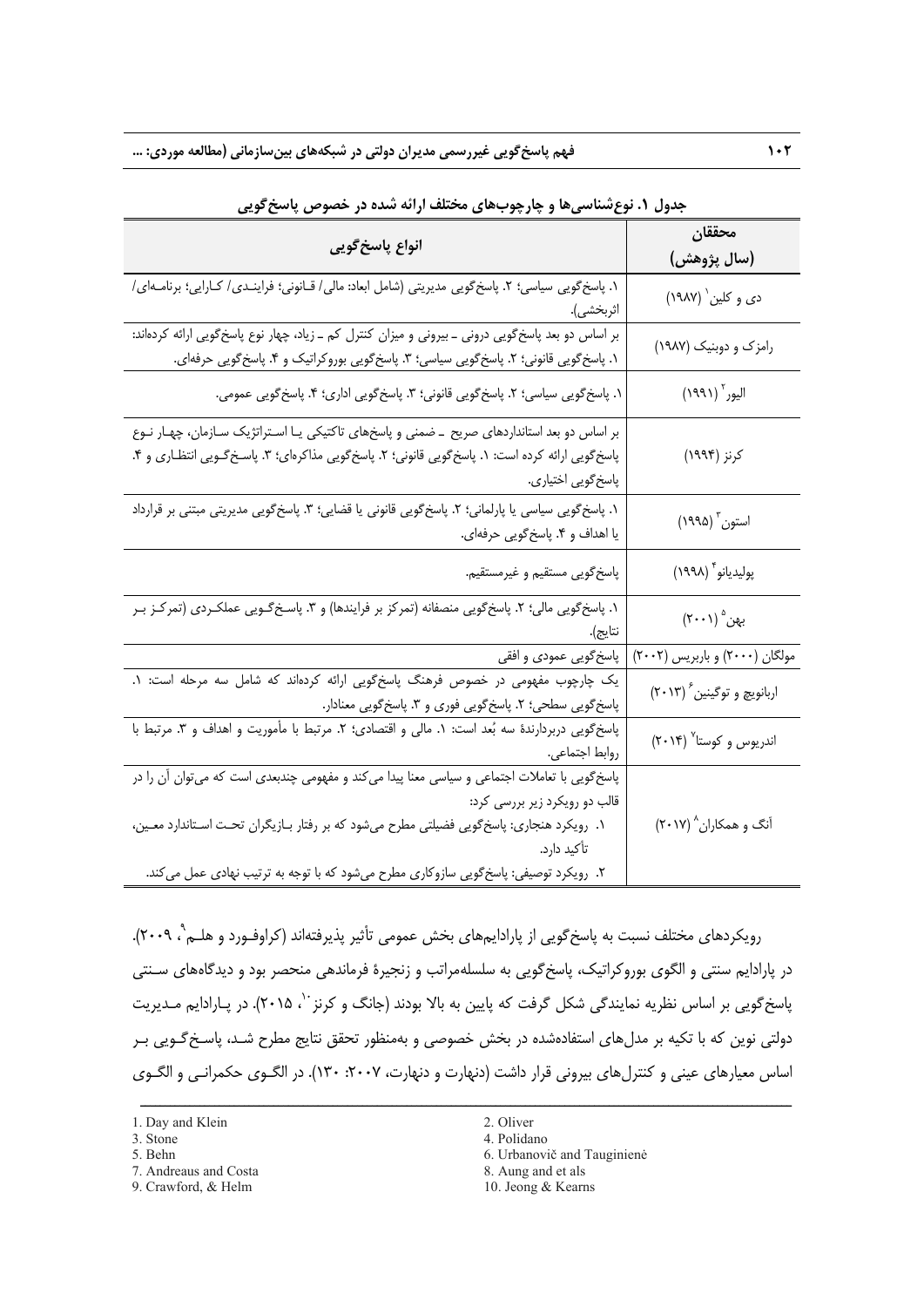شبكهاي نيز نگاه به پاسخگويي به عنوان استراتژي، براي مديريت انتظارات بوده و پاسـخگـويي فراينـد مسـتمري بـراي پيشبيي، تشخيص، تعيين و پاسخ به فشارهايي براي تحقق اَعمال خاص است (ويليامز و وندارون`، ٢٠١١).

رامزك و همكارانش (2012 و 2013) پاسخگويي در الگوي حكمراني و شبكهاي را پاسخگويي غيررسـمي ناميدنـد. اين نوع پاسخگويي با در نظر گرفتن كمبودهاي موجود در نظريههاي قبلي و دغدغههاي نشئتگرفته از شـبكهسـازي، از مديريت دولتي نوين فراتر رفته و در آن به بخشهاي چندگانـه و توزيـع مسـئوليتهـا در جامعـه توجـه شـده اسـت. در پاسخگويي غيررسمي، ارزش@ا و بـهويـژه ارزش@اي دمكراتيـك، (برايسـون، كراسـباي و بلـومبرگ<sup>۲</sup>، ۲۰۱۴) نيـاز بـه همكارىهاى بينسازمانى و پاسخگويى فراتر از ديوارهاى ادارى مطرح مىشود (داناهيو و زكهاوسر <sup>۳</sup>، ۲۰۱۱). جدول ۲ سه رويكرد اداره امور دولتها و سازوكار پاسخگويي حاكم بر آنها، وظايف و مسائل پيش روي مديران را نشان ميدهد.

| جغون کی مسیستم است که استاد مسرور خود                                                                                                                     |                                                                                                                                          |                                                     |                        |  |  |  |
|-----------------------------------------------------------------------------------------------------------------------------------------------------------|------------------------------------------------------------------------------------------------------------------------------------------|-----------------------------------------------------|------------------------|--|--|--|
| مسئله مديران                                                                                                                                              | وظايف مديران                                                                                                                             | سازوکار پاسخ گویی                                   | سيستم                  |  |  |  |
| پاسخگويي بدون توجه به عملكرد                                                                                                                              | اجرای قوانین و مقررات                                                                                                                    | بر مبنای قوانین و مقررات                            | دولت سنتى              |  |  |  |
| تمایل به استفاده بیش از حد از قوانین در بازار<br>و كاهش خلاقيت<br>صرف زمان زیاد برای فعالیتهای بازاری و<br>قیمتگذاری و کوتاهی در ارائـه کالاهـای<br>عمومى | • دخالت در قیمتگذاری در مواقع لزوم<br>توجه به كيفيت و ارائـه اطلاعـات لازم<br>در این زمینه<br>• جلوگیری از تقلب و باندبازی در سیستم      | بر اساس اهداف عملكردى<br>موجود در بازار             | دولت<br>مبتنی بر بازار |  |  |  |
| • وجود بازیگران سیاسی ضعیف در شبکه<br>تمایل بـه اسـتفاده بـیش از حـد از قـوانین در<br>شبکه و کاهش خلاقیت                                                  | • تعریف مناسب عملکرد بر اساس شبکه<br>تحليل موفقيتها و شكستها<br>حـذف عناصـر و بــازيگران ضــعيف در<br>شبکه و ارائه پاداش به بازیگران خوب | بر اساس اهـداف عملكـردى<br>شبکه و هر یک از بازیگران | دولت<br>شبكەاي         |  |  |  |

**جدول .2 سيستمهاي رايج در اداره امور دولتها** 

منبع: دنهارت و ناي، ٢٠٠٣: ١۴٩

#### **پاسخگويي در الگوي شبكهاي**

در قرن بيستويك، دولتها بايد برنامههاي خود را با توجه به سه رويكرد جديد پـيش ببرنـد: .1 بـازآفريني رويكردهـاي سنتي؛ ٢. بازارهايي كه دولت شكل داده و بر آنها نظارت مي كند و ٣. شـبكههـايي كـه توسـط دولـت ايجـاد و مـديريت ميشوند. استقرار كامل هر يك از اين رويكردها، مستلزم وجود سيستمهاي جديد پاسخگويي و مهارتهايي است كه بايد كاركنان براي اداره آنها داشته باشند (دنهارت و ناي، ٢٠٠٣: ١٣۵).

در شبكههاي بينسازماني، علاوه بر تعريف اهداف مشخص براي شبكه، هـر يـك از بـازيگران نيـز داراي اهـداف عملكردي جداگانه بوده و در مقابل طرفهاي سومي هم پاسخگو هستند. از اين رو با وجود قوانين رسمي، مسئوليت نتايج

<sup>1.</sup> Willems, & Van Dooren

<sup>2.</sup> Bryson, Crosby, & Bloomberg

<sup>3.</sup> Donahue, & Zeckhauser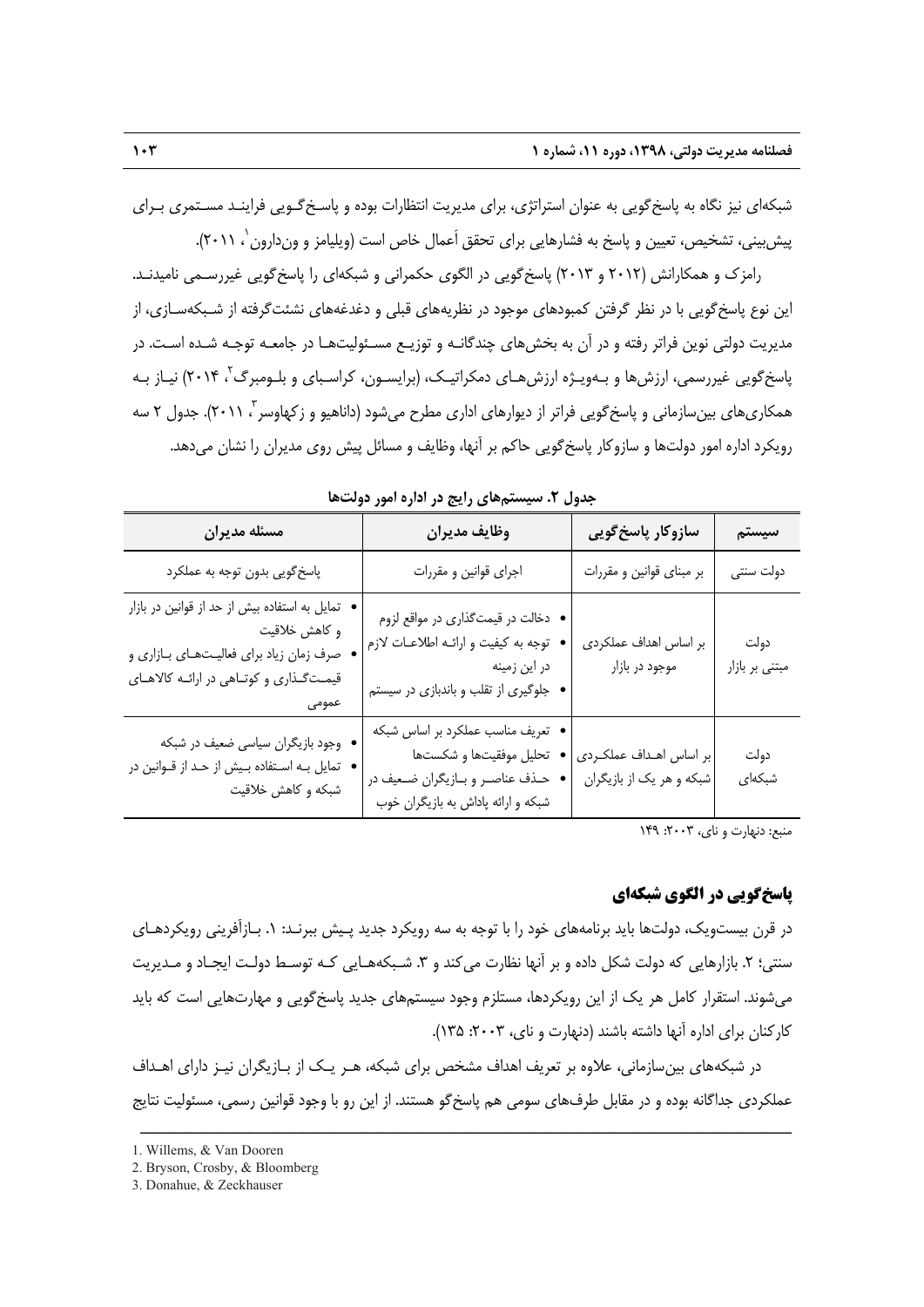بهدست آمده چندان مشخص نبوده و پاسخگويي در هالهاي از ابهام قرار دارد. البته اين به معناي بيهوده بودن برنامههاي باسخگويي رسمي نيست، بلكه در كنار آنها بايد توجه ويژهاى به جنبههاى غيررسمي پاسخگويي شود (ديلـي و تومـاس<sup>'</sup>، ، :2007 3). به بياني، بازيگران موجود در شبكههاي بينسازماني، همزمان در ساختارهاي عمودي و افقي پاسخگويي درگير بوده و با جنبههاي رسمي و غيررسمي پاسخگويي سروكار دارند تا در مقابل انتظارات مختلـف، عملكـرد مناسـبي داشـته باشند. در چنين موقعيتي، هنجارها، انتظارها و رفتارهاي غيررسمي موجود در شبكه همكاري، ميتوانند تسهيلگر اقـدامات جمعي بازيگران شبكه باشند و زمينه تشويق و تنبيههاي غيررسمي و دوجانبـه را ميـان بـازيگران شـبكه فـراهم آورنـد؛ موضوعي كه رامزك و همكاران (2012) با عنوان پاسخگويي غيررسمي از آن ياد كردهاند.

## **پاسخگويي غيررسمي**

پاسخگويي حاصل رابطهاي است كه افراد مسئول در قبال الزامات عملكردي خاص و نتايجي كه انتظار دارند، از خود بروز ميدهند. اين رابطه فقط در قالبهاي رسمي نبوده و ميتوانـد دربردارنـدة اخـلاق، حقـوق فـردي و تعهـدات نيـز باشـد (عزيزالعبدعزيز، رحمان، الم، سعيد `، ٢٠١۵). يعني ميتوان استانداردهاي پاسخگويي را علاوه بر قوانين و مقررات رسـمي، مشتمل بر انتظارها و توقعهاي غيررسمي و ضمني ذينفعان مختلف نيز قرار داد كه در اين حالت با پاسخگويي غيررسمي سروكار داريم (كرنز <sup>7</sup>، 199۶؛ كرنز، ۱۹۹۸). براي مديران دولتي دو نوع پاسخ گويي رسمي و غيررسـمي مطـرح مـي شـود. پاسخگويي رسمي بر اساس قوانين قضايي، قوانين عمومي يـا مقـررات سـازماني و سلسـلهمراتـب اسـت و پاسـخگـويي غيررسمي بر اساس آداب و رسوم اجتماعي و نيز، فلسفه سياسي ـ اجتماعي و فرهنگ و فلسفه اداري مطرح ميشود و به همين نسبت از هنجارهای حرفهای و اخلاقی مديران نشئت میگيرد (رابرتس ٌ، ٢٠٠٢). اين مسئله در كانون توجه الينـور اوستروم<sup>ه</sup> (٢٠٠۵) در مديريت منابع عمومي قرار گرفت. اينكه جهان اطراف ما افراد متفاوتي را دربردارد و برخي به كسب مزاياي بيشتر در تعاملات با ديگران تمايل زيادي دارند و ميتوان با طراحي نهادهايي، تعاملات ميان افراد را تقويت و بـه سمتي هدايت كرد كه منافع جمعي را كمتر تخريب كند. اوستروم نهادها را در قالب قواعد و قـوانين رسـمي و غيررسـمي تعريف كرد و بهدنبال اين بود كه با ايجاد همكاريهاي داوطلبانه در اقدامات جمعي، به مديريت منـابع عمـومي بپـردازد. وي اين كار را به كمك هنجارها و رفتارهاي افراد انجام داد كه پاسخگويي غيررسمي بازيگران حاضر در پهنه اقدام را به همراه داشت. وي بر اساس تحقيقاتي كه دربارة موقعيتهاي اقدام جمعي در مديريت منابع عمومي انجـام داد، بـه نتـايج خوبي رسيد كه در مديريت پوياييهاي پاسخگويي غيررسمي ميان بازيگران شبكههاي بينسازماني نيز مفيد بود. اسـتروم در موقعيتهاي اقدام جمعي بهدنبال راهحلي براي همكاري داوطلبانه ميان اعضا بود كه بدون نيـاز بـه اجبـار يـا تشـويق دولت ايجاد شود. از نتايج تحقيق وي ميتوان براي ترويج هنجارها و رفتارهايي استفاده كـرد كـه موجـب شـكلگيـري

- 2. Aziza Abd Aziz, Rahman, Alam, & Said
- 3. Kearns
- 4. Roberts
- 5. Ostrom

<sup>1.</sup> Dealy, & Thomas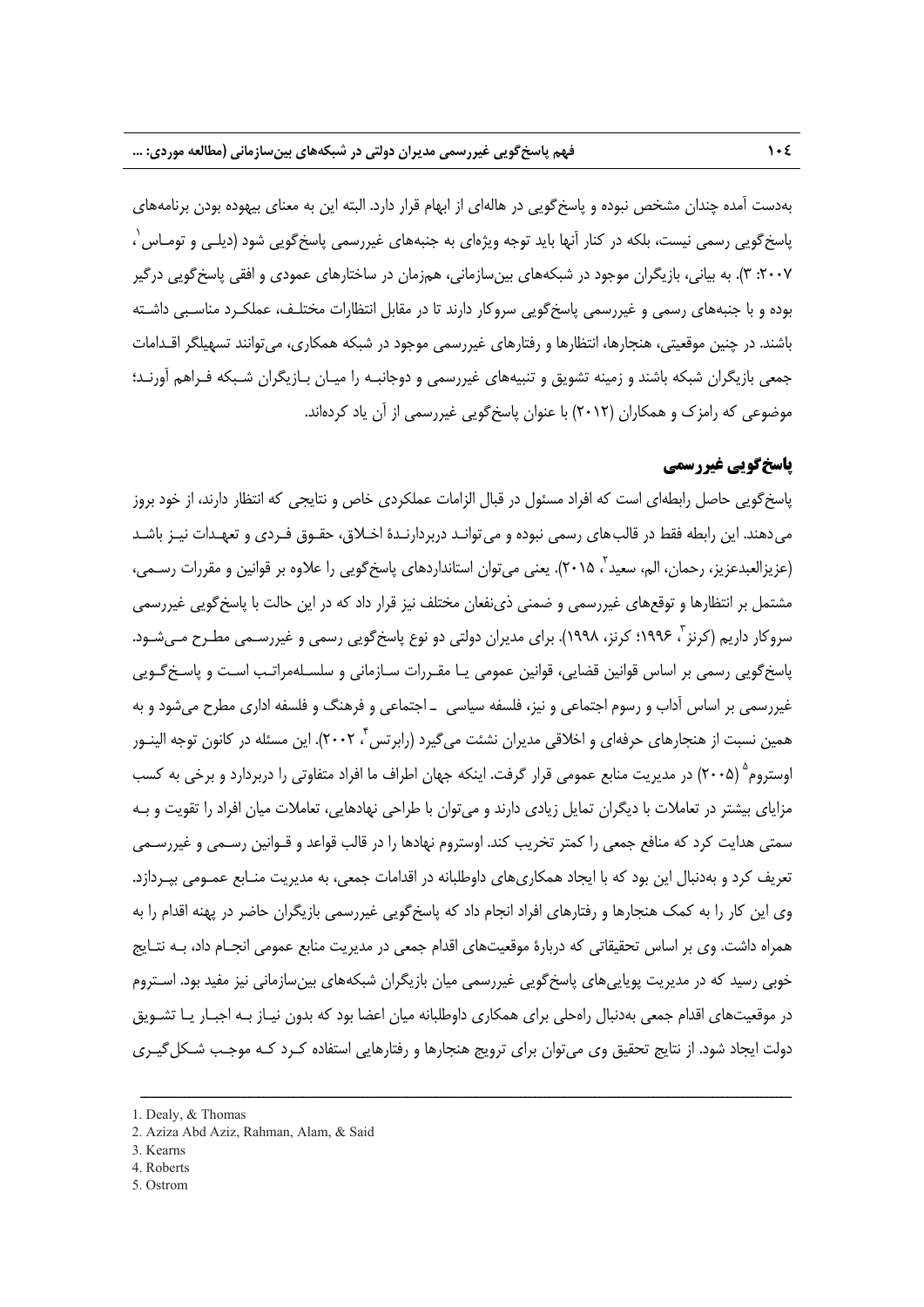پاسخگويي غيررسمي ميان بازيگران شبكه ميشوند و به قوانين يا نظارتهاي دولتي نياز ندارند. همكاري داوطلبانهاي كه در اقدام جمعي براي مديريت منابع عمومي شكل گرفت؛ بـر پايـة اعتمـاد ميـان اعضـاي شـبكه قـرار داشـت و حاصـل توافقهاي شفاهي بود و تشويق و تنبيه اعضا نيز بر اساس هنجارهاي رفتاري بودند. همچنـين ارتباطـات ميـان اعضـاي شبكه، بهويژه ارتباطات چهره به چهره براي ايجاد همكاري ضروري بودند.

بنابراين پاسخگويي غيررسمي در ارتباط با انتظارها و رفتارهاي بينسازماني همكاريكنندگان حاضر در شبكه اسـت و ميتوان بهكمك هنجارهاي غيررسمي و پوياييهاي بينسازماني به توسـعه روابـط بـين اعضـاي شـبكه و در نهايـت، شكلگيري پاسخگويي دست يافت. به بيان ديگر، پاسخگويي غيررسمي حاصل انتظارهاي غيررسمي و رفتارهاي آگاهانـه اعضاي شبكه است كه در قبال وابستگي و اهداف مشترك بين آنها شكل ميگيرد (رامزك و همكاران، 2012).

در بخش دولتي، پيدايش الگوي شبكهاي و گسترش روزافزون آن و همچنين نقش تفسيرهاي فردي و عقيدههـاي هنجاری در پاسخ گويی (دويس، مک<code>دونالد</code> و برنتون `، ۲۰۱۲)، گويای اهميت پاسخ گـويی غيررسـمی اسـت. پاسـخ گـويی غيررسمي بهويژه در فعاليتهاي شبكهاي، فراتر از قوانين و مقررات بـوده و بـه گـزارشهـاي رسـمي پـايين بـه بـالاي سلسلهمراتب فرمانده<sub>ی</sub> محدود نیست؛ بلکه این پاسخ گویی ماهیت تکرار شونده<sup>۲</sup> داشته و با سایر عوامل درگیر در فراینــد یاسخ گویی، وابستگی متقابل<sup>۳</sup> دارد (اسکات<sup>۴</sup>، ۲۰۰۰).

با توجه به اهميت پاسخگويي غيررسمي در بخـش دولتـي، اغلـب مطالعـات انجـام شـده دربـارة آن در ارتبـاط بـا مفهومسازي پاسخگويي رسمي و انواع مختلف آن است (جدول 1) و تا جاييكه نگارندگان اين مقاله ميدانند، هنوز هـيچ تحقيقي در خصوص پاسخگويي غيررسمي در بخش دولتي انجام نشده است. از اين رو، در تحقيـق حاضـر تـلاش شـده است كه با اسـتفاده از چـارچوب نظـري رامـزك و همكـاران (2012)، پاسـخگـويي غيررسـمي در شـبكهاي متشـكل از سازمانهاي دولتي مطالعه شده و نقش هنجارهاي مشترك، رفتارهاي تسهيلكننده، دغدغهها، پاداشها و تنبيهها در اين پاسخگويي تبيين شود.

## **روششناسي پژوهش**

پارادايم پژوهش، تفسيرگرايي و رويكرد آن كيفي است. براي اجراي پژوهش، استراتژي مطالعـه مـوردي و بـراي تحليـل دادهها از روش تحليل محتواي كيفي استفاده شده است (كولباچر °، ۲۰۰۶: پين ً، ۲۰۰۳: ۱).

به سه دليل، شوراي برنامهريزي و توسعه استان زنجان براي مورد مطالعه انتخاب شد: .1 در اين شورا، مديران ارشد سازمانهاي دولتي مختلف با فرهنگهاي سازماني متفاوت با يكديگر همكاري ميكنند؛ ۲. هر يک از بازيگران حاضر در

- 4. Scott
- 5. Kohlbacher
- 6 .Yin

<sup>1.</sup> Davis, Macdonald, & Brenton

<sup>2.</sup> Redundancy

<sup>3.</sup> Interdependence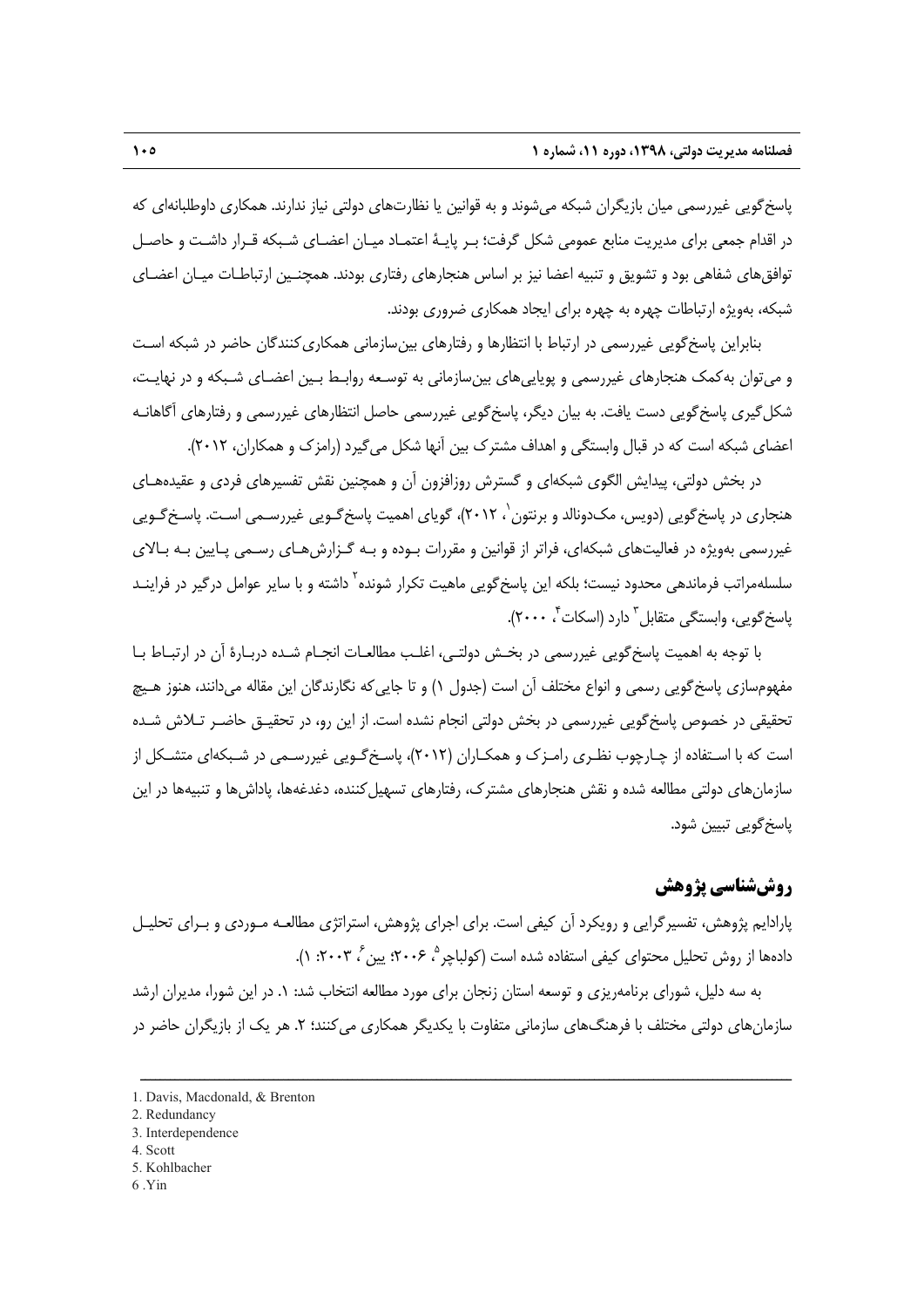اين شورا، در تصميمگيريهاي مربوط به توسعه استان صاحب رأي است و در عين حال حافظ منافع سازمان خود بـوده و هدفهاي متفاوتي دارد؛ ٣. تصميم گيري در شورا بهصورت گروهي انجام مـيشـود و اعضـا از ديـدگاههـا و تمايـلهـاي سازماني متفاوت به موضوع در دست بررسي شورا نگاه ميكنند، از اين رو پاسخگويي آنها مبهم است.

34 نفر از مديران كل دستگاههاي دولتي استان در اين شورا عضو بودند كه به تناسب موضـوع جلسـههـا، مـديران ديگري هم به جلسه دعوت ميشدند. دادهها با استفاده از مصاحبه عميق نيمـهسـاختاريافته و مشـاهده مشـاركتي (يـين، :2014 114) گردآوري شد. يكي از پژوهشگران به عنوان عضو رسمي گروه و بهصورت مستقيم و كـاملاً نامحسـوس، در برخي جلسههاي شورا و كارگروهها حضور داشت و نقش بازيگران حاضر در جلسه، روابـط ميـان آنهـا، واژههـاي كليـدي استفاده شده، هنجارهاي حاكم بر جلسه و انتظارهاي اعضا از يكديگر را كه در ارتباط با چـارچوب نظـري پـژوهش بـود، مدنظر قرار گرفت. همچنين اين پژوهشگر شناخت نسبتاً خوبي از مديران، فرهنگ حاكم بر سازمان آنها و جـو حـاكم بـر جلسههاي شورا داشت. گفتني است مشاهدههاي مسـتقيم صـورت گرفتـه در فراينـد پـژوهش بـهصـورت نتـايج عينـي مفهومسازي نشده و فقط اين مشاهدهها و تجربه پژوهشگر در تحليل نتايج و دسترسي به اطلاعـات جـانبي تكميلـي، در كانون توجه قرار گرفت.

براي انتخاب مصاحبهشوندگان، روش نمونهبرداري گلوله برفي در نظر گرفته شد و پـس از برگـزاري 22 مصـاحبه، دادهها به اشباع رسيد و يافته جديد ديگري حاصل نشد. 19 مصاحبهشونده مرد و 3 نفر زن بودند. مصاحبهشوندگان بهطور متوسط 28 سال سابقه خدمت داشتند، سوابق مديريتي آنها متنوع و در پستهاي متفاوت بود و بهطور متوسـط 12 سـال در پستهاي مديريتي پايه، مياني و ارشد حوزه دولتي سابقه كار داشتند و بهطور ميـانگين 4 سـال در جلسـههـاي شـورا حضور داشتند.

سؤال اصلي اين بود كه هنجارها، انتظارها، تعاملهاي غيررسمي و رفتارهاي بينشخصي ميان مديران دولتي ايران، چطور خود را بهصورت پاسخگويي غيررسمي آشكار ميكنند. براي پاسخ به اين سؤال، چند سؤال فرعي نيز طراحي شـد، از جمله اينكه آيا در كنار روابط رسمي و اداري مديران عضو شـوراي برنامـهريـزي و توسـعه، شـاهد تعـاملات و روابـط غيررسمي ميان مديران عضو اين شورا نيز بودهايـد؟ ايـن روابـط غيررسـمي چگونـه شـكل مـيگيرنـد و چـه ضـوابط و هنجارهايي بر آنها حاكم است؟

هر مصاحبه بهطور متوسط يك ساعت و 12 دقيقه طول كشيد و پس از چهار مصاحبه، راهنماي مصاحبه اصلاح شد (يين، ٢٠٠٣: ٨٩- ٩٠). همه مصاحبهها با اطلاع رساني قبلي به مصاحبهشوندگان ضبط و پس از آن تايپ شدند. دادهها به دقت كدگذاري و تحليل شدند و واحد تحليل پارگراف بود.

بهمنظور تحليل دقيق و نظاممند دادهها، از تحليل محتواي كيفي به سه روش ١. خلاصهسازي دادهها؛ ٢. تشـريح و تفسير دادهها و ٣. كدبندي، طبقهبندي و ساختارمندكردن دادهها بر اسـاس مبـاني نظـري، اقـدام شـد (كولبـاچر، ٢٠٠۶؛ گویکواد<sup>'</sup>، ۲۰۱۷) که برای این کار نرمافزار مکس¢یودا<sup>\</sup> بسیار ابزار مناسبی بود و با استفاده از آن، متن مصاحبهها بررسی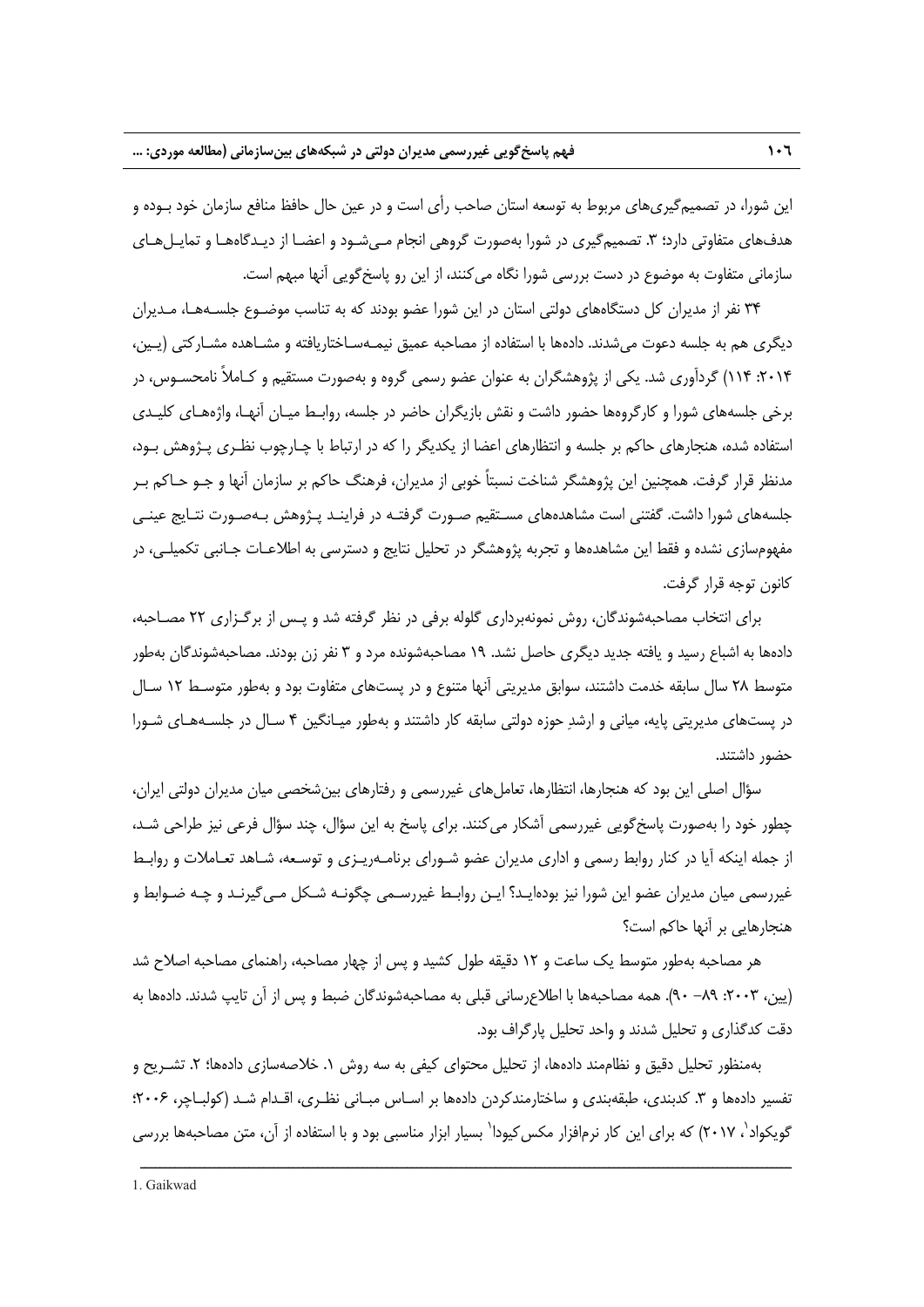و 285 كد استخراج شد. اين كدها را در قالب 31 مفهوم سازماندهنده و 10 مفهوم اصلي ساماندهي كرديم. براي نمونـه بخشي از كدگذاري يكي از مصاحبهها در جدول 3 ارائه شده است.

| بخشی از متن مصاحبه                                                                                                                                                                                                                                                                                                                                                                                                                                                                                                                                                                                                                                                                                                                                                                  | كد اوليه                                            | مفهوم<br>سازمان دهنده      | مفهوم<br>اصلى                     |
|-------------------------------------------------------------------------------------------------------------------------------------------------------------------------------------------------------------------------------------------------------------------------------------------------------------------------------------------------------------------------------------------------------------------------------------------------------------------------------------------------------------------------------------------------------------------------------------------------------------------------------------------------------------------------------------------------------------------------------------------------------------------------------------|-----------------------------------------------------|----------------------------|-----------------------------------|
| در این جلسات، برخی حتی انتقاد از عملکرد خودشان را نوعی توهین به حساب میارن و<br>خیلی جالبه که من دیدم موقعی که یک فردی از دستگاه دیگری انتقاد می کنـه معمـولاً<br>مدیر دستگاه مورد انتقاد خودش را آماده میکنه و گـوش@ایش را کـاملاً تیـز کـرده و<br>حواسش جمع كه چه پاسخى به فرد مقابل بدهد و انتقاد او را تلافى بكنه. حتـى گــاهى<br>این گونه موارد به خصومتهای فردی هم میکشند. در مقابل این را هم دیـدم کـه اگـر<br>مـدیری از دسـتگاه دیگـری تعریـف مـیکنـد مـدیر آن دسـتگاه نیـز متقـابلاً از وی و<br>دستگاهش تعریف می کند؛ یعنی این بده بستانها کاملاً بین مـدیران وجـود دارد، فقـط<br>زمانی که انتظارات آنها برآورده نمیشه دست به عمل متقابـل مـی;ننـد کـه ایـن اقـدام<br>ممکن است در درون جلسه و یا حتی بعد از جلسه نیز صورت گیرد، به طوری کـه حتـی<br>باهاش دست هم نمیدهد.   | مقاومت و اقدامات<br>تلافی جویانه در برابر<br>انتقاد | تنبيه و تحت فشار قرار دادر | حمایت یا تحت فشار قرار دادن دیگرا |
| من فردی را دیدم که در جلسه هرچقدر دستش را بلند کرده تا اظهارنظری بکند، بهـش<br>وقت ندادند. رئیس جلسه نگاهش می کنه ولی انگار نه انگار که این دستش را بلند کرده<br>و نهايتاً فرد از خجالت اظهارنظر نمي كنه و گاهي هم از طريق لحنها ميشود اين گونـه<br>موارد را مطرح کرد. مثلاً با یک فردی با لحنی خوشـایند صـحبت مـیشـود (خـواهش<br>می کنم همان طور که فرمودید) و با دیگری با لحنی ناخوشایند و تند. و گاهی هم حتبی<br>دیدم که فردی را به جلسه دعـوت نکـردهانـد در صـورت جلسـه غیبـت اون فـرد را رد<br>کردهاند و یکی دیگر که از دوستان محسوب میشود، در جلسه نیامده و غایب بوده ولی<br>برایش حاضر رد کردند. یا اینکه فردی که چندان مورد قبول نیست موضوع را در جلسه<br>مطرح می کند و در صورت جلسه این موضوع را به نحو نامطلوبی بیان می کنند یا اصـلاً<br>نظرات و سخنان او را نمی نویسند. | تحت فشار قرار دادن<br>مديران نامطلوب                |                            |                                   |
| ما یک جلسهای داشتیم استاندار سابق را خداوند سلامت کند، اومد نمایندگان زنجان هم<br>در جلسه بودند ما هم نتـايج طـرح افكارسـنجى را در جلسـه گـزارش كـرديم. در واقـع<br>نمایندگان مردم در جلسه حاضر بودند، ولی استاندار بـه ایـن دو نماینـده اصـلاً فرصـت<br>صحبت نداد. اما مثلاً فلانی که جزء مقربین ایشان بـود در فرصـت صـحبت کـردن، در<br>تأييد صحبتهاى او، نوع نگاه به او، لحن صحبت با او، اينكه كجا بشيند هم مورد لطف<br>و عنایت ایشان بود. من دیدم اینا وقتـی کـه در جلسـه چیـدمان را مشـخص مـی کننـد<br>مقربین خود را در بالای جلسه جای میدهند. یعنی گاهی اهمیت آدمها بر اساس جایگاه<br>خود فرد و یا جایگاه سازمان او در میان مدیران استان تعیین میشود.                                                                                                                          | توجه و لطف كردن                                     | تشويق و حمايت              |                                   |
| برای مثال ما استانداری داشتیم که زمانی که کسی حرفی میزد و ایشان چندان مایل به<br>شنیدن حرفهای او نبود، به نوعی با متلک و نیش و کنایه اون فرد را ساکت می کرد و<br>دیگر حتی در جلسات بعدی هم اون فرد جرئت صحبت کردن پیدا نمی کرد.                                                                                                                                                                                                                                                                                                                                                                                                                                                                                                                                                     | ساکت کردن با متلک و<br>نيش وكنايه                   | تنبيه ضمنر                 |                                   |

**جدول .3 نمونة كدهاي استخراج شده از يك مصاحبه، همراه با بخشهايي از متن مصاحبه**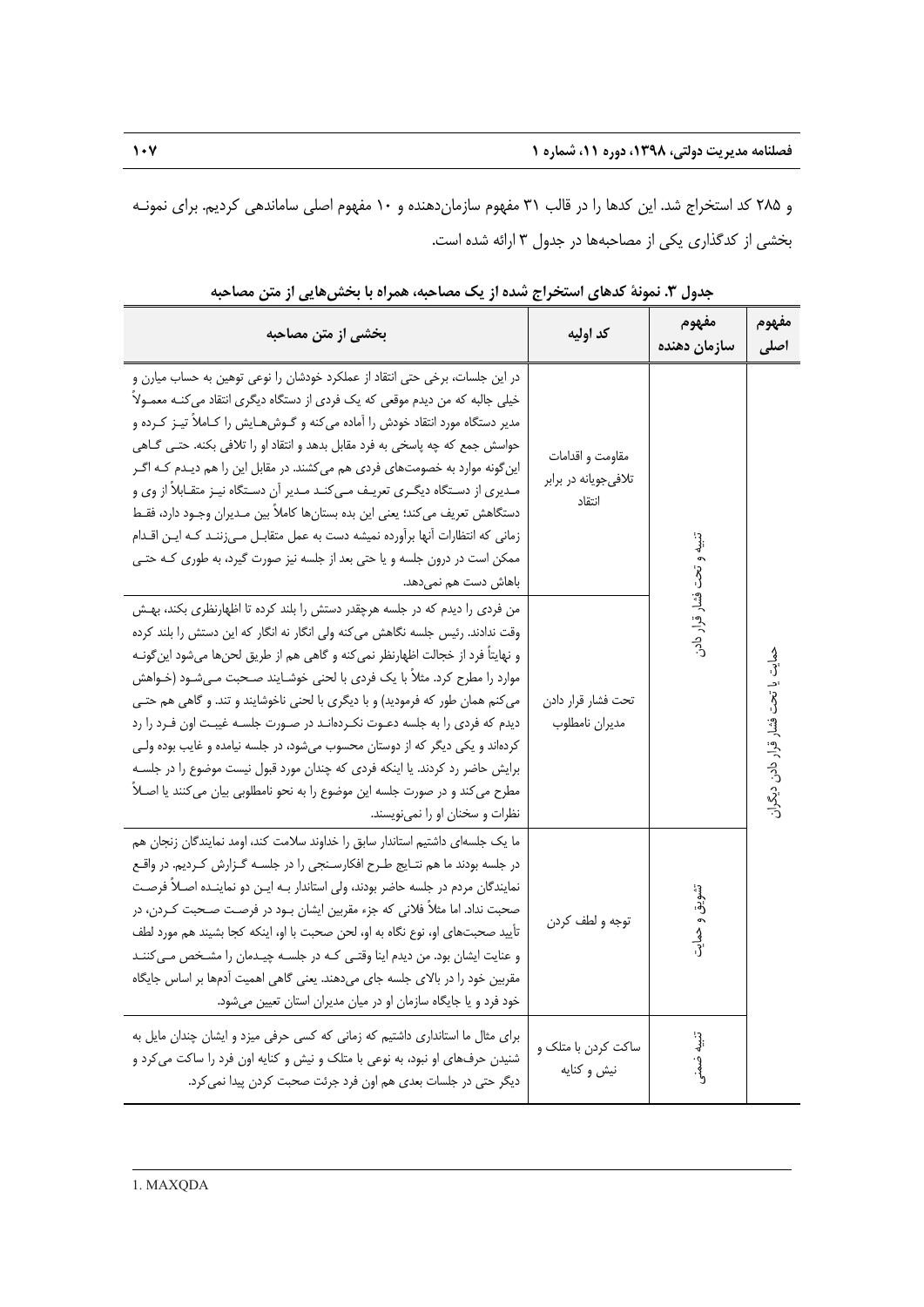براي اطمينان از پايايي تحقيق، نخست از روش پايايي بازآزمايي استفاده شد. به اين ترتيب كه سه مصاحبه در يك فاصله زماني 20 روزه، بار ديگر كدگذاري شدند. تعداد كل كدها در دو فاصله زماني برابر ،85 تعداد كل توافق بين كـدها در اين فاصله زماني 74 و تعداد كل تفاوت بين كدها در اين فاصله برابر 11 بود. پايـايي بـازآزمون مصـاحبههـاي انجـام گرفته در اين تحقيق 0/87 به دست آمد كه اين ميزان بيش از 0/60 و قابل قبول است. در مرحلة دوم، پروتكـل مطالعـه موردي تهيه شد (يين، ٢٠٠٩: ٧٩) و در نهايت اينكه دادهها از دو منبع مصاحبه و مشاهده مشاركتي گردآوري شدند (يين،  $71.71$ :  $711$ ).

#### **مطالعه موردي**

شوراي برنامهريزي و توسعه استان، شبكهاي از ارتباطات بين سازمانهاي دولتي است كه به پيشنهاد سازمان مـديريت و برنامهريزي كشور از سال 1384 بر اساس مصوبه شماره 28503ت33393 ه هيئت محترم وزيران تشـكيل شـد. جلسـات شورا بهمنظور تصميمگيري، تصويب، هدايت، هماهنگي و نظارت در امور برنامـهريـزي و بودجـه اسـتانهـا در چـارچوب برنامهها، سياستها و خطمشيهاي كلان كشور، با اعضاي مندرج در قانون و به رياست استاندار تشـكيل مـيشـود كـه مديران عضو شورا در قالب كارگروههاي تخصصي نيز، فعاليت دارنـد. بـهطـور كلـي هـدف از شـكلگيـري ايـن شـورا، تصميمگيري در خصوص اهداف مشترك و تحقق منافع عمومي است، اما دغدغه اصلي شورا اين اسـت كـه هـر يـك از مديران دولتي عضو شورا اختيارات نسبتاً برابري داشته باشند و به عنوان بازيگران حاضر در شورا، اغلب بـهدنبـال اهـداف ابلاغي وزارتخانه متبوع خود هستند و از منافع ملي يا استاني غافل ميشوند. از اين رو، مسئله اصلي پژوهش حاضـر ايـن است كه چطور ميتوان شرايطي را فراهم آورد كه اعضاي شورا بهصورت اختياري در راستاي منافع عمومي گام برداشـته و پاسخگوي فعاليتهاي خود باشند و نظارت بر عملكرد و اعمال تنبيه يا تشويق اعضاي شورا نيز توسط بازيگران حاضـر در آن صورت پذيرد.

#### **يافتههاي پژوهش**

## **الف) ارتباطات و تعاملات غيررسمي**

مشاركتكنندگان در پژوهش اذعان داشتند كه انتظارها و توقعهاي غيررسمي در جريان تعـاملات ميـان مـديران ظـاهر ميشوند و اگر فردي، كاري را براي ديگري انجـام مـيدهـد، در مقابـل انتظـاري از آن فـرد دارد، بـراي مثـال يكـي از مصاحبهشوندگان گفت:

«از هر دست بدي از همون دست ميگيري».

در تعاملات ميان مديران، شبكهاي از ارتباطات غيررسمي هم شكل ميگيرد كـه ضـمن كوتـاهكـردن بوروكراسـي اداري، سرعت و ماندگاري زيادي دارد. براي مثال يكي از مديران كه 8 سال قبل شهردار بود، موضـوع را بـه شـكل زيـر بيان كرد: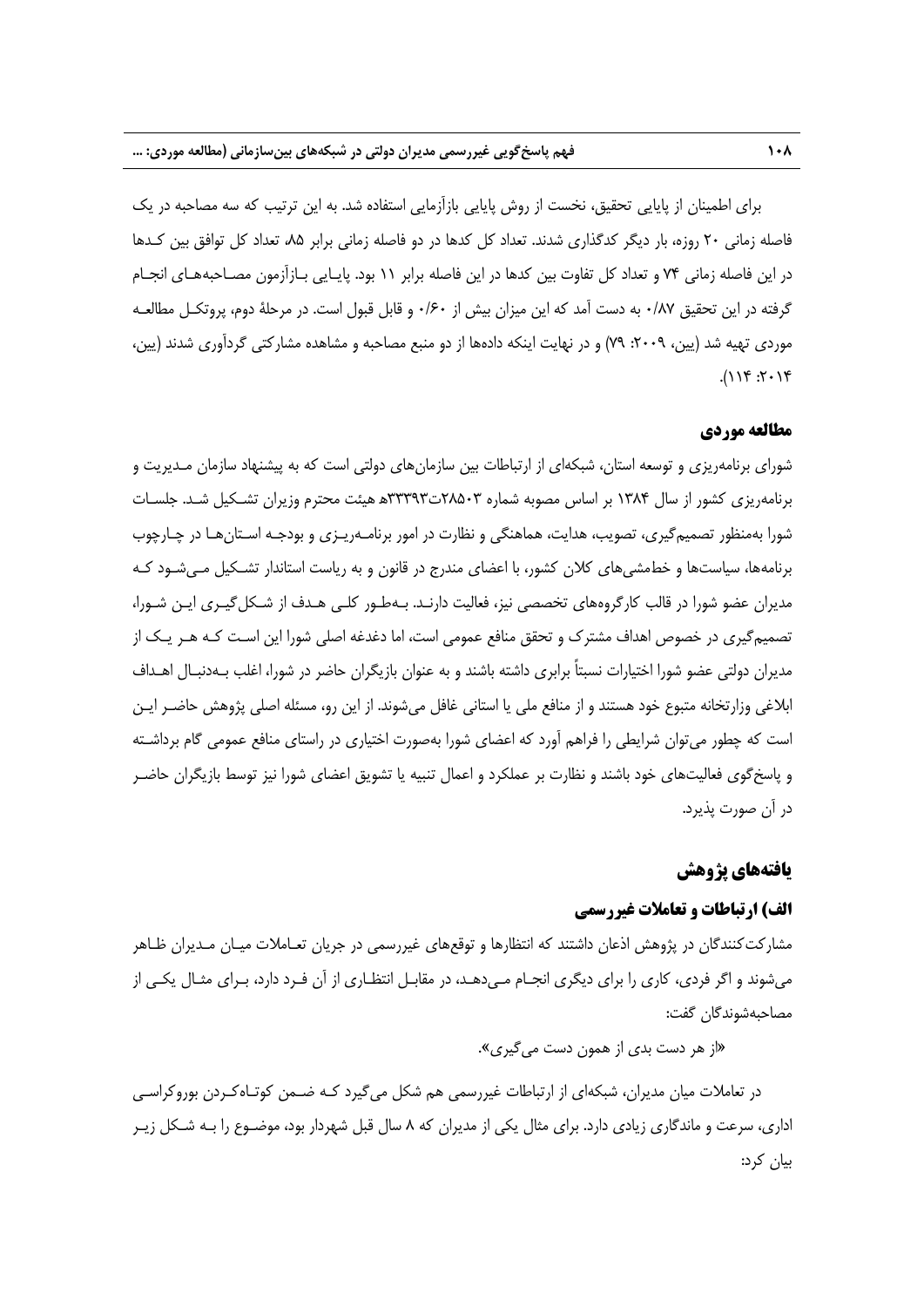«با وجودي كه سالها قبل شهردار بودم، ميتونم بگم الان هم شوراهاي شهر استان تلفن منو دارن و تماس ميگيرن، الان هم بعضاً شهرداران و شوراهاي بعضي از شهرها تماس ميگيرن و مثلاً ميگن فلاني و فلاني رو ميخواهيم انتخاب كنيم، نظر تو بر كدوم است و هنوز هم اين ارتباطات و جريان اطلاعـات وجـود دارد و ارتباطات ما قطع نشـده و وجـود دارد. بنـده الان اونجـا نيسـتم، ولـي بـاز هـم ارتباطـات مـا قطـع نشـده و تماسهاشون هست و شوراها با بنده ارتباط دارند و نظراتي ميخوان و اطلاعاتي هم به بنده مـيدن و البتـه اطلاعاتي هم از من دريافت مي *ك*نن».

بر اساس مصاحبههاي عميق با مشاركتكنندگان در پژوهش، مشخص شد كـه مـديران ارشـد اسـتان مـيبايسـت بهمنظور مديريت روابط و تعاملات غيررسمي در شبكههاي بينسازماني، به اين موارد توجه كننـد: منـافع فـردي، منـافع جمعي، اخلاق و ارزشهاي حاكم بر جامعه، شخصيت مديران و توانايي رهبري آنها و در نهايت، متغيرهاي زمينـهاي كـه در شكل 1 نمايش داده شدهاند.



**شكل .1 عوامل مؤثر در مديريت تعاملات غيررسمي** 

به بيان ديگر، نتايج پژوهش همراستا با مطالعات قبلي (رامزك و همكاران، 2012؛ رامزك و همكاران، 2013) است و افزون بر آن مفاهيمي به شرح زير استخراج شد:

- .1 توجه به منافع فردي (منظور جهتگيري فعاليتها و تلاش مديران بـهسـمت منـافع فـردي، گروهـي، حزبـي، سياسي، جناحي يا سازمان ذيربط آنها)؛
- .2 توجه به منافع جمعي (منظور جهتگيري فعاليتها و تلاش مديران بهسمت منافع و مصالح عموم مردم، جامعه و اهداف و مأموريت اصلي دولت)؛
	- .3 متغيرهاي زمينهاي (پيش زمينههاي فرهنگي، اجتماعي، هويت تاريخي، سوابق و آموزشهاي قبلي)؛
- .4 شخصيت و رهبري (ويژگيهاي شخصيتي مديران و نحوه تأثيرگذاري يا تأثيرپـذيري آنهـا در تعامـل بـا سـاير اعضاي شورا)؛
	- .5 اخلاق و ارزشها (اصول اخلاقي و ارزشي حاكم بر جامعه).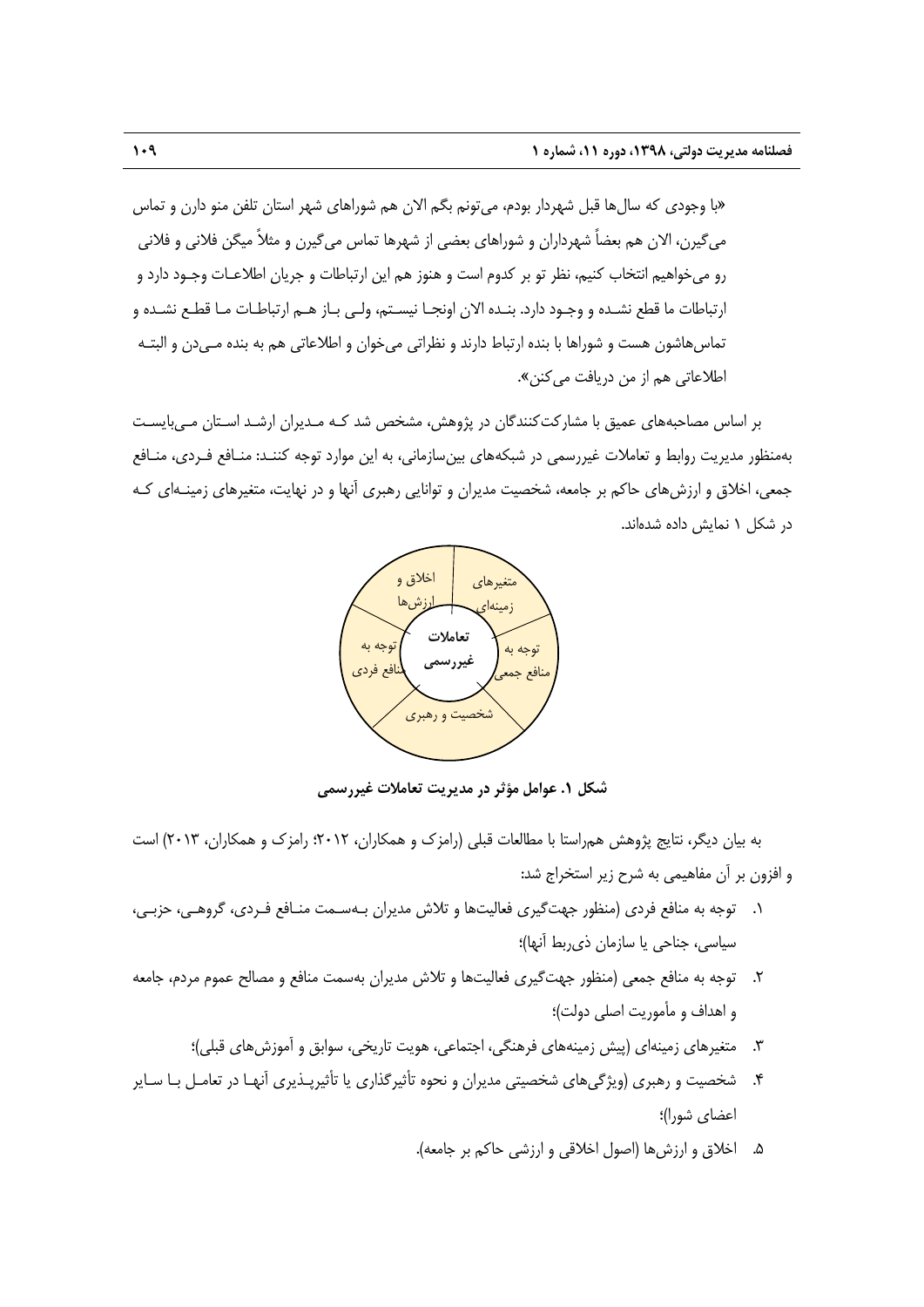همه اين مفاهيم در جريان روابط و تعاملات غيررسـمي مـديران مـؤثر بـوده و ارتبـاط تنگاتنـگ و دوجانبـهاي بـا هنجارهاي حاكم بر شورا دارد؛ يعني تصميمها و فعاليتهاي اختياري مديران كه خـارج از چـارچوبهـاي رسـمي اسـت، تحت تأثير مفاهيم ياد شده و قوانين نانوشته حاكم بر شورا شكل ميگيرند و پيامد آن، حمايت يا فشارهايي از جانب ساير مديران است كه پاسخگويي آنها را در پي خواهد داشت.

**توجه به منافع فردي:** هفت نفر از مصاحبهشوندگان به صراحت دربارة حاكميت فرهنگ فردگرايـي و توجـه بـه منـافع فردي (يا گروه، سازمان و جناح سياسي) ميان مديران استان اشاره كردند كه يكي از آنها موضوع را بـه ايـن شـكل بيـان كرد:

«من متأسفانه اين را شاهد بودهام كه برخي از مديران فقط موضوعاتي را در شورا مطرح ميكنند كه مربـوط به سازمان خود آنهاست و اين موضوعات را از ديد سازمان خودشان و در راستاي اهداف و وظـايف خودشـان بيان ميكنند و هر يك تعصب سازماني خاص خودشان را دارند».

**توجه به منافع جمعي:** اغلب مديران اذعان داشتند كه توجه به منافع جمعي و استاني اهميت زيادي دارد، ولـي از آنجـا كه هر يك از مديران، مأموريت و وظايف سازماني خاصي را برعهده دارند، در توجه به منافع عمومي كوتـاهي مـيشـود. برخي نيز در اين رابطه اذعان داشتند كه توجه به منافع عمومي بايد در رفتارهاي عملي آشكار شود:

«شما در انتخابات بودهايد و مشاهده كردهايد كه مثلاً ما ميگيم براي برگزاري انتخابات، امكانات و تجهيزات لازم داريم و همه مديران امكاناتشان را از ما پنهان ميكنند. انتخابات مجلس بود و ما نيز متناسب با امكانات و تجهيزاتي كه ادارات داشتند، براي هر كدام تكليفي مشخص كرديم. آقا شما دوتا ماشين، يكي ديگه سه تـا ماشين، ديگري پنج تا و به همين ترتيب. رئيس جهاد اومد گفت آقاي خالقي از مـا 12 تـا ماشـين خواسـتيد، گفتم آره، گفت: 16 تا ماشين فرستادم، ديگه ماشـيني نـداريم، مـن هـم بـا ماشـين شخصـي خـودم در روز انتخابات اينجا خواهم بود و به دورترين نقطه شهرستان هم بنده را بفرسـتيد. اداره بـرق هـم مشـابه همـين حرفها رو زد، اداره راه هم همينطور. چرا اين مديران اين طوري برخورد كردند؟ همش به خاطر اين بود كـه اينا فهميدن كه آقاي خالقيِ فرماندار، بهدنبال منافع شخصي يا منافع حزبي و گروهي خودش نيسـت و تنهـا چيزي كه براش اهميت داره منافع و مصالح عموم است».

**اخلاق و ارزشها:** تعدادي از مشاركتكنندگان به اهميت خدمتگزاري به مردم در راستاي رضاي خداونـد متعـال اشـاره داشتند و گفتند:

«وقتي كه كار براي رضاي خدا باشه، كار براي رضاي خلق خدا باشه، روابط و تعاملاتي كه ما از آنها صحبت به ميان آورديم نيز، در همين راستا شكل خواهند گرفت و خيرخواهانه خواهند بود».

برخي هم به اهميت كار و تلاش و توجه به مسئوليت اجتماعي و طرح اينگونه موارد در قالب ارزشها اشاره كردند، اينكه اگر در راستاي اخلاق و ارزشهاي حاكم بر جامعه تذكري به مديران داده شود، پذيرش آن راحتتر خواهد بود: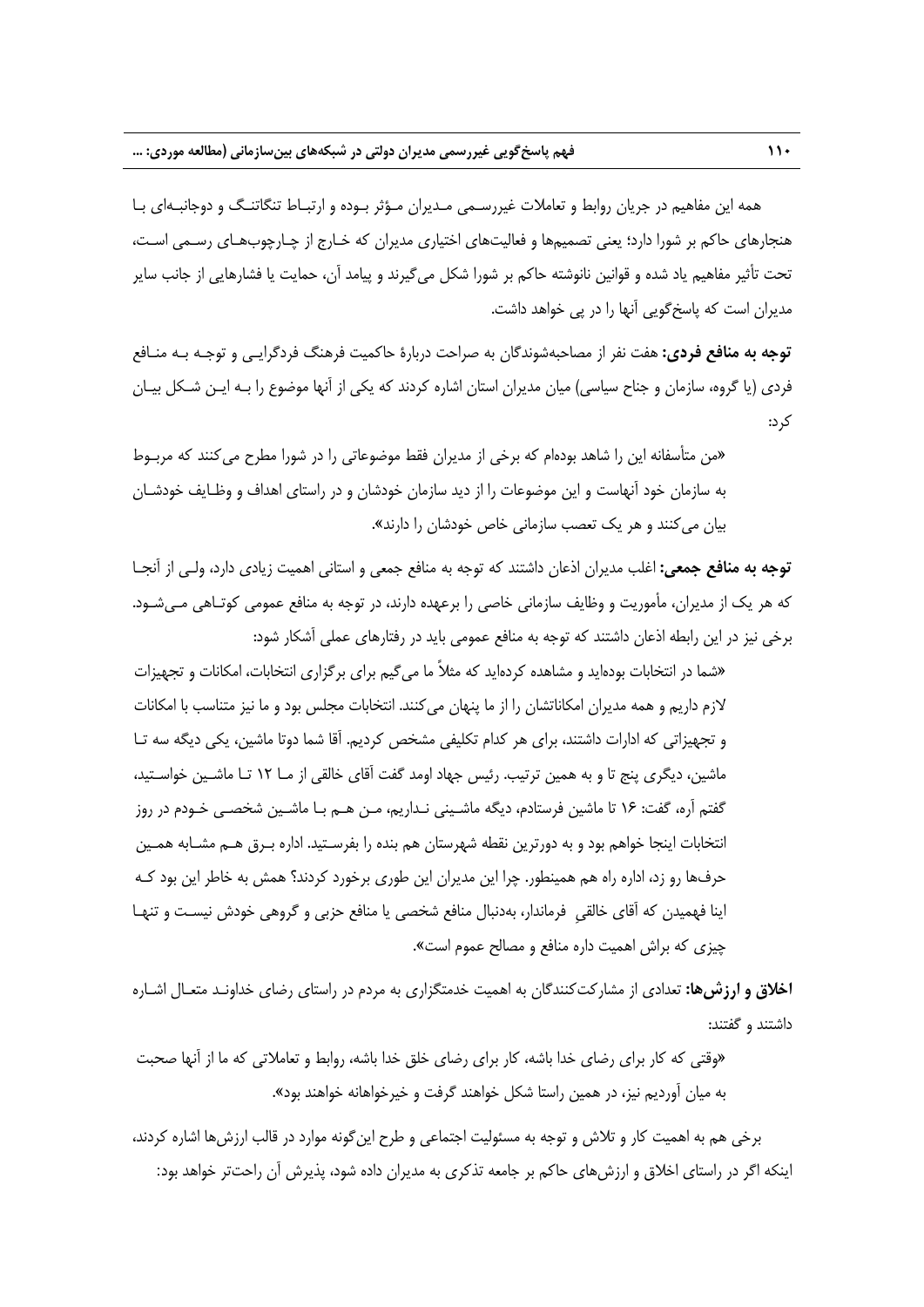«اهرم اخلاقيات خيلي نافذ است و خيلي برش دارد، شما با يك گلايه شخصي يا يك تذكر لفظي كه به فرد ميدهيد، انگار تلنگري به وي وارد كردهايد».

همچنين خانمها به اين موضوع اشاره كردند كه در راستاي ارزشهاي حاكم بر جامعه، برقراري روابط غيررسمي بـا مديران مرد براي آنها بسيار سخت است.

در برخي موارد هم عدهاي مسائل اخلاقي و ارزشي را دستاويزي براي تحقق اهداف خود قرار دادند تا سـريعتـر بـه مقصود خود دست يابند:

«خيلي از مباحث و مصوبات جلسه، گذراست و با صلوات رد ميشه، در جلسات، چه بسا صلواترسانها، خيلي اندكاند، ولي خوب ديگه مابقي چي بگن، صلوات نفرستن. مثلاً همين موضوع مربوط به ميدان ميوه و ترهبار ورودي شهر زنجان، اين مبحث اون زمان با يه صلوات شروع شد و بعداً با يه صلوات ديگهاي لغو شد».

**شخصيت و رهبري:** شخصيت و ويژگيهاي فردي مديران و توانايي آنها در هـدايت ديگـران در رابطـه بـا موضـوعات مطرح در جلسات شورا، از جمله مواردي بود كه بسيار بر آنها تأكيد شد و 14 نفر از مشاركتكننـدگان بـه ايـن مسـائل و تأثير آنها در تعاملات و روابط بين فردي اشاره كردند:

«اگر من به عنوان مدير، پايم در مسائلي مثل اختلاس و فساد گير نباشه، نخواهم گذاشت زيردستانم به ايـن سمت حركت كنند، اگر هم خلافي مرتكب شدند تا مجازاتشان پيش ميرم».

موضوع ديگري كه در برگزاري جلسات شورا بر آن تأكيد شد، اين بود كه امكان دارد برخي بـا نفـوذي كـه دارنـد، جلسات را مديريت و هدايت كنند:

«در واقع روابط بين مديران بيشتر حالت مريدي دارد تا حالت كارشناسي، يعني مـديران از نظرهـاي افـرادي تبعيت ميكنند كه صاحب نفوذند و به آنها ارادت ويژه دارند، نه اينكه نظر فلاني درست و كارشناسي اسـت و به نفع عموم است و من بايد از آن تبعيت بكنم».

در واقع ارتباطات و تعاملات غيررسمي ميان مديران، بهشدت تحت تأثير برخي مديران كاريزماتيك و صـاحبنفـوذ قرار دارد و اگر مديري از شخصيت والايي برخوردار باشد، ميتواند احترام و توجه ديگران را بهسمت خـود جلـب كـرده و آنها را با خود همراه كند.

**متغيرهاي زمينهاي:** زمينههاي فرهنگي، اجتماعي، تاريخي، آموزشي و حتي تجربـههـاي شخصـي و جايگـاه اجتمـاعي مديران در اين تعاملات و نحوه شكلگيري آنها، در كانون توجه مشاركتكنندگان پـژوهش بـود كـه آنهـا را متغيرهـاي زمينهاي ناميديم:

«هنوز هم مردم ما قبل از مراجعه به ادارات دولتي سعي ميكنند كه فردي را پيدا كرده و از طريق واسطه كار خود را انجام دهند. مواردي مشابه اين حاكي از اين است كه ما سيستم اداري مناسبي طراحـي نكـردهايـم و متغيرهاي زمينهاي همچنان در رفتارهاي ما تأثيرگذاري زيادي دارند».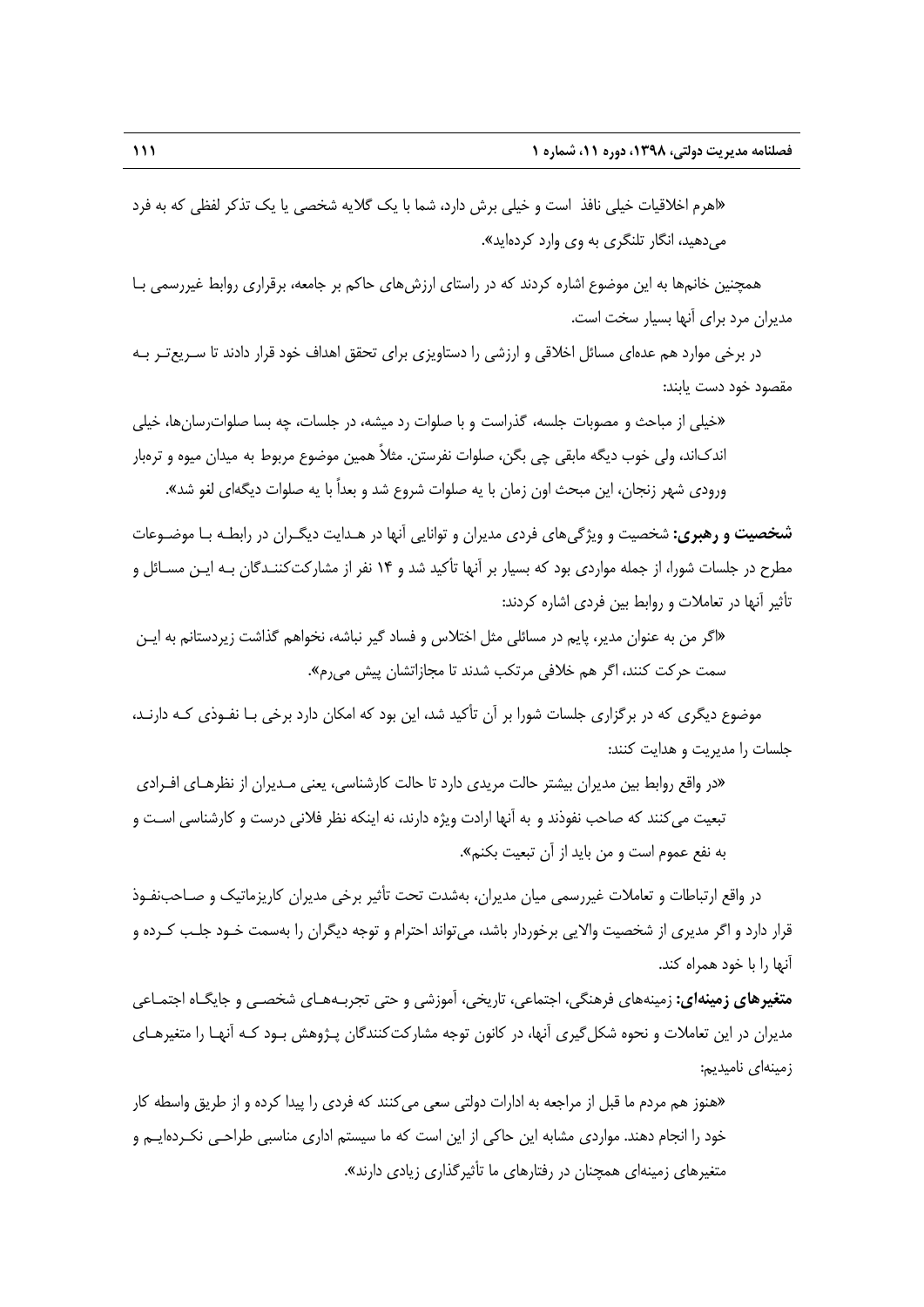همچنين در خصوص زمينهها، برخي مشاركتكنندگان به آموزشهاي اوليه، تعليم و تربيت خـانوادگي، تـأثير دوران مدرسه و حتي ميزان آموزشهاي فرهنگي و اخلاقي در جامعه نيز اشاره كردند.

#### **ب) هنجارها يا قوانين نانوشته**

هنجارها (يا به قول مشاركتكنندگان در پژوهش، قوانين نانوشته) قدرت تعيينكنندگي زيادي دارند. براي نمونه زماني كه در جلسه شورا بهصورت تلويحي به نظر آقاي استاندار دربارة موضوع اشاره شد، بهدليل هنجارهاي موجود، اغلب اعضا بـه نظر استاندار تمايل داشتند:

«در كارگروهها تصميماتي كه گرفته ميشود، عموماً وابسته به نظري است كه تصميمساز بزرگـي كـه در آن جلسه به عنوان رئيس حضور دارد، مطرح ميكند. شما ميبينيد صورتجلسهاي كـه نوشـته مـيشـود عمومـاً مواردي نيست كه در جلسه طرح شده، بلكه مواردي است كه رئيس جلسه دوست دارد در آنجا مورد تصـويب قرار بگيرند».

نقش پررنگ رئيس جلسه، رايزنيهاي غيررسمي قبل از حضور در جلسه، شكلگيري توقعات و انتظـارات دوجانبـه، تقليد از رفتار ديگران، پذيرش انتقاد و پيشنهاد از دوستان خود، هواي دوستان خود را داشتن و تغييـر نظـر خـود بـه نفـع افرادي كه با آنها روابط غيررسمي دارند، امتياز دادن به خوديها و فشار وارد كردن بـه ديگـران و عقيـده بـه اينكـه هـر تصميمي عواقبي براي من خواهد داشت، از جمله قوانين غيررسمياي بودند كه مشاركتكنندگان بر آنها تأكيد داشتند.

### **ج) پاسخگويي غيررسمي: حمايت يا تحت فشار قرار دادن ديگران**

پاسخگويي غيررسمي در جريان تعاملات غيررسمي و در قالب فعاليتهاي اختياري اعضاي شورا نمايان ميشود. مـديران عضو شورا تلاش ميكنند كه در جريان تعاملات غيررسمي، يكديگر را در قبال هنجارها و قوانين نانوشته، پاسخگـو نگـه دارند و تنها ابزار آنها براي تحقق اين مهم، فشارها و حمايتهايي است كه نسبت به يكديگر اعمال ميكنند. اين موضوع در شكل 2 ترسيم شده است.

حمايتها يا فشارهاي اعضاي شورا بر يكديگر، در اشكال مختلفي ظاهر ميشوند كه در اين زمينه ميتوان به موارد زير اشاره كرد:

- نمونهاي از فشارها يا تنبيهها: اخراج مدير از جلسه توسط مقام عالي، دعوتنشدن به جلسات آتـي، بـياعتنـايي مدير عالي به فرد مربوطه، طرد مدير از جمع غيررسمي دوستان، حذف مدير از گردونـه مشـاوره، بـياعتمـادي نسبت به آنها، انتقاد شديد و صريح در جلسه، نيش و كنايه زدن، فرصتنـدادن بـراي صـحبت از جانـب دبيـر جلسه، تذكر دوستانه و اخلاقي، مقصر جلوه دادن ديگران، برچسبزدنهاي ناروا، و ... .
- نمونهاي از حمايتها يا تشويقها: احوالپرسي گرم مدير عالي، اولويت داشتن در مأموريتهاي خارج از كشـور، حفظ اين افراد در سيستم و طولاني شدن دوران مديريت آنها، اهميتدادن به نظر آنها در جلسه، دريافت خانـه سازماني، بيان صحبتهاي فرد در صورتجلسههاي تنظيمي، و ... .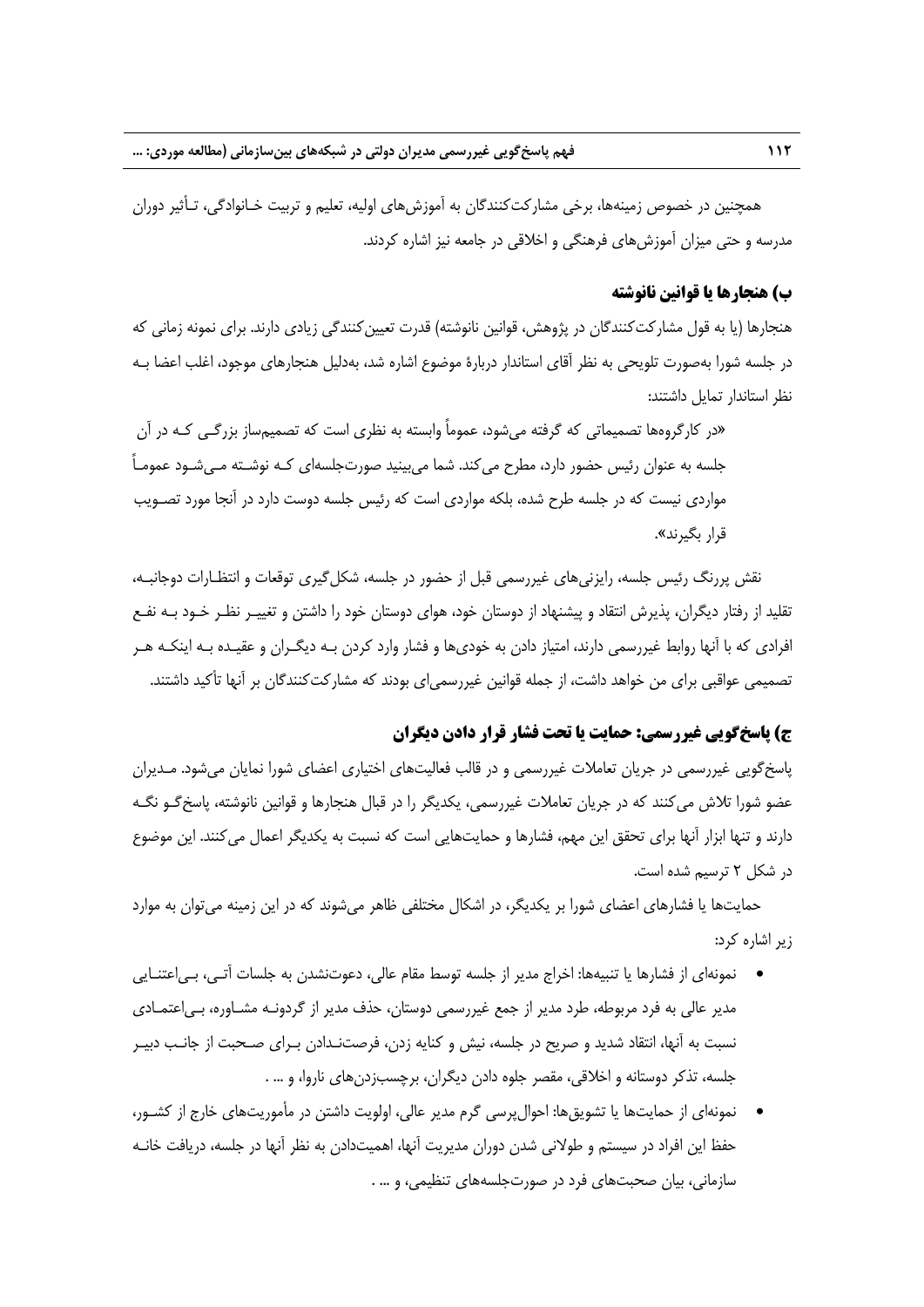

**شكل .2 شكلگيري پاسخگويي غيررسمي** 

#### **د) دغدغهها و فرصتها**

مديران عضو شورا در جريان تعاملات غيررسمي، در مواجهه با هنجارها يا در حـين دريافـت بازخورهـاي مثبـت و منفـي ديگران، با دغدغههايي يا فرصتهايي برخورد ميكنند كه ميتوانند با مـديريت صـحيح، تمـام آنهـا را مـديريت كننـد و جريان امور را به نفع خود يا گروه تغيير داده يا هدايت كنند. بنابراين توجه به دغدغههـا و شناسـايي دقيـق فرصـتهـاي موجود، اهميت بسيار زيادي دارد.



**شكل .3 نقش دغدغهها و فرصتها در جريان پاسخگويي غيررسمي** 

عمدهترين دغدغة مشاركتكنندگان در پژوهش، ناكارآمدي نظام اداري بود. اينكه برنامهها و سـاختارها بـهدرسـتي تعريف نشدهاند و مديران ما دچار برنامهروزي هستند يا نظام جامعي براي ارزيابي عملكرد مديران نداريم و عملكـرد آنهـا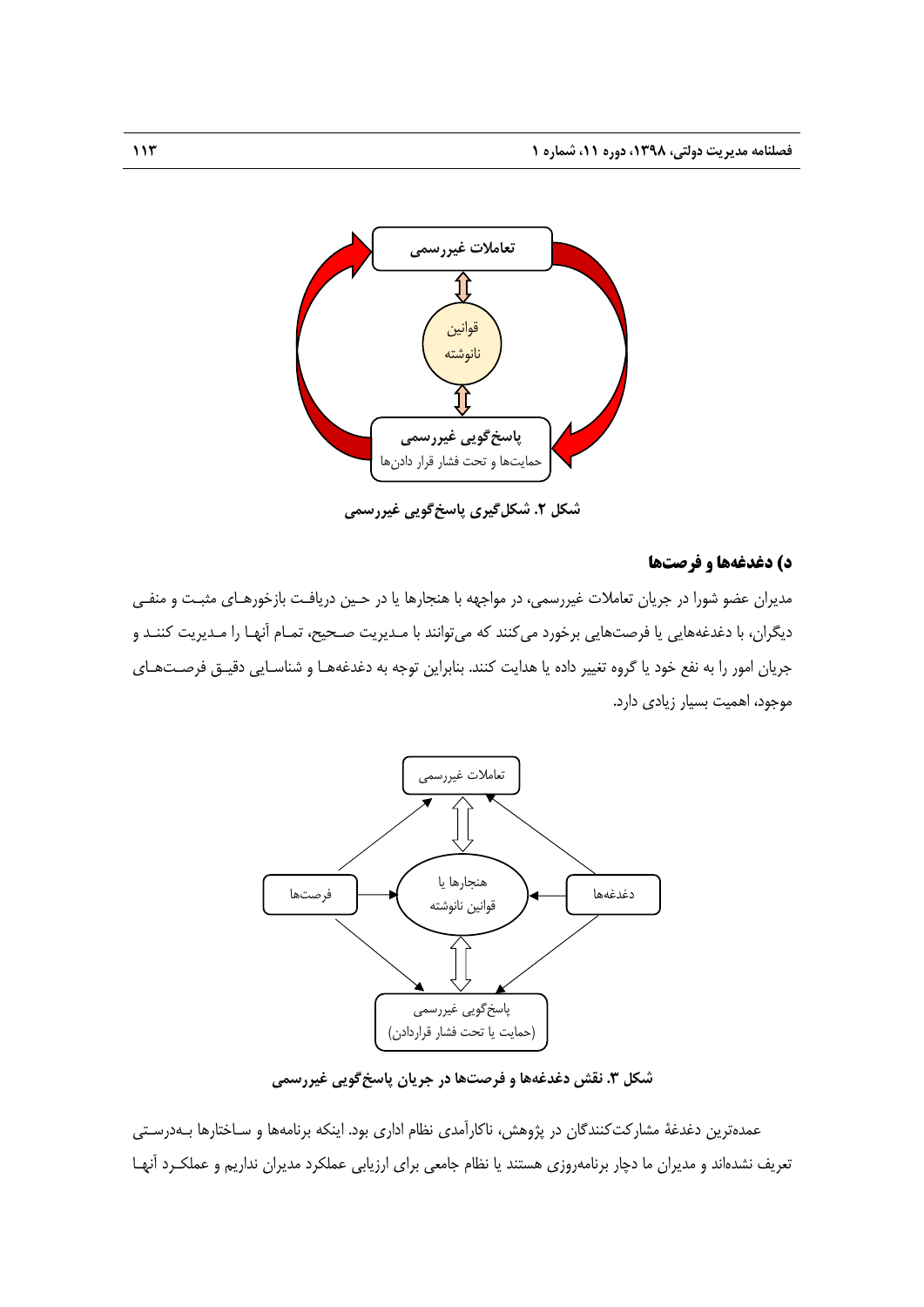بر اساس شاخصهاي كمي عملكرد سازماني ارزيابي ميشود و شاخصهاي كيفي مناسـبي در ايـن زمينـه وجـود نـدارد، همچنين سيستم مناسبي براي ارزيابي مردم از عملكرد مديران نيز طراحي نشده است. مشاركتكنندگان، بيتـوجهي بـه سرمايههاي انساني، ناكارآمدي دولت الكترونيك، ضعف در شفافسازي فرايندهاي كاري، ناهماهنگي بـين دسـتگاههـاي اجرايي، ضعف قانونگذاري و توزيع نامناسب منابع دولتي را از عوامل اصلي ناكارآمدي نظام اداري برشمردند و اين مـوارد را زمينه بروز فساد يا بهرهبرداري از منابع دولتي به نفع گروهي خاص دانستند كه موجب قدرت گرفتن گروههاي جنـاحي و سياسي و در نهايت، شدت گرفتن نظام تاراج خواهد شد.

در كنار دغدغهها، توجه به فرصتها و شناسايي آنها نيز توسط مشـاركتكننـدگان در پـژوهش مطـرح شـد. اينكـه مديران بايد قوانين موجود را سرلوحه كار قرار داده و تعاملات غيررسمي خود را همراستا با آنها شكل دهند. بـه بيـاني، از نظر مشاركت كنندگان بايد در موقعيت مناسب، از قوانين مناسب براي منافع جمعي بهره برد. در واقع، تعـاملات رسـمي و غيررسمي مكمل هم هستند و اگر در راستاي هم شكل گيرند، اثربخشي زيادي خواهند داشت:

«ببينيد مديري كه داره كار ميكنه، در جريان كار، فرصتهايي پيش مياد، كه بايد از آنهـا در راسـتاي منـافع سازمان بهره بگيرد. به عنوان مثال وقتي كه ما ميخواستيم پنجرههاي ساختمان اداره را تعويض كنـيم هـيچ اعتباري در دست من نبود و اگر بر اساس قوانين عمل ميكردم هيچ كاري انجام نمـيشـد. يـه جـايي و بـه محل ديگري اعتبار داده بودند و مبادله موافقتنامه شده بود. من متوجه شدم كه اصلاً ضرورتي به اون اعتبار نبوده و بلافاصله وارد عمل شدم و مقداري مسير اعتبار را عوض كردم. يعني اعتبارمان يه جاي ديگهاي بـود و من با تعاملاتي كه داشتم مسير اعتبار را عوض كردم و به نفع سازمان از آن استفاده كردم و هيچ گونه كـار خلاف قانوني را هم انجام ندادم».

يكي از مهمترين فرصتهايي كه از شكلگيري روابط غيررسمي نشئت ميگيـرد، بـه اشـتراكگـذاري اطلاعـات و جريان سريع اطلاعات است كه ميان اعضاي گروههاي غيررسمي وجـود دارد. همچنـين تعاملـت ميـان دوسـتان بسـيار راحتتر بوده و رسميت كمتري دارد كه در سايه چنين روابطي، انتقادها بهروشني و با كمتـرين تـنش بيـان خواهـد شـد. بنابراين ميتوان در كنار روابط غيررسمي، به بررسي كارشناسانه مسائل سازماني و جمعي پرداخت:

«مثلاً يه موضوعي بود كه ما با همكاري ساير دفاتر و گفتوگوهايي كه داشتيم بهصورت تلفني و غيررسـمي در طول شب هماهنگ كرديم و انجام شد و در اين بين اطلاعات زيـادي هـم مـابين مـا رد و بـدل شـد تـا خروجي كار درست از آب درآيد و نهايتاً از امر ناخواستهاي پيشگيري كرديم».

وجه اشتراك بين مديران مختلف نيز از فرصتهاي ديگري بود كه مشاركتكنندگان به آن توجه كرده بودنـد. ايـن وجه اشتراك ميتواند ميزان تحصيلات، دانشگاه محل تحصيل، منطقه سـكونت، عضـويت مشـترك در جلسـات، روابـط خانوادگي، جنسيت، وضعيت جسمي (مثلاً هر دو ديابت دارند)، عضويت مشترك در گروههاي ورزشي و مانند اينها باشد.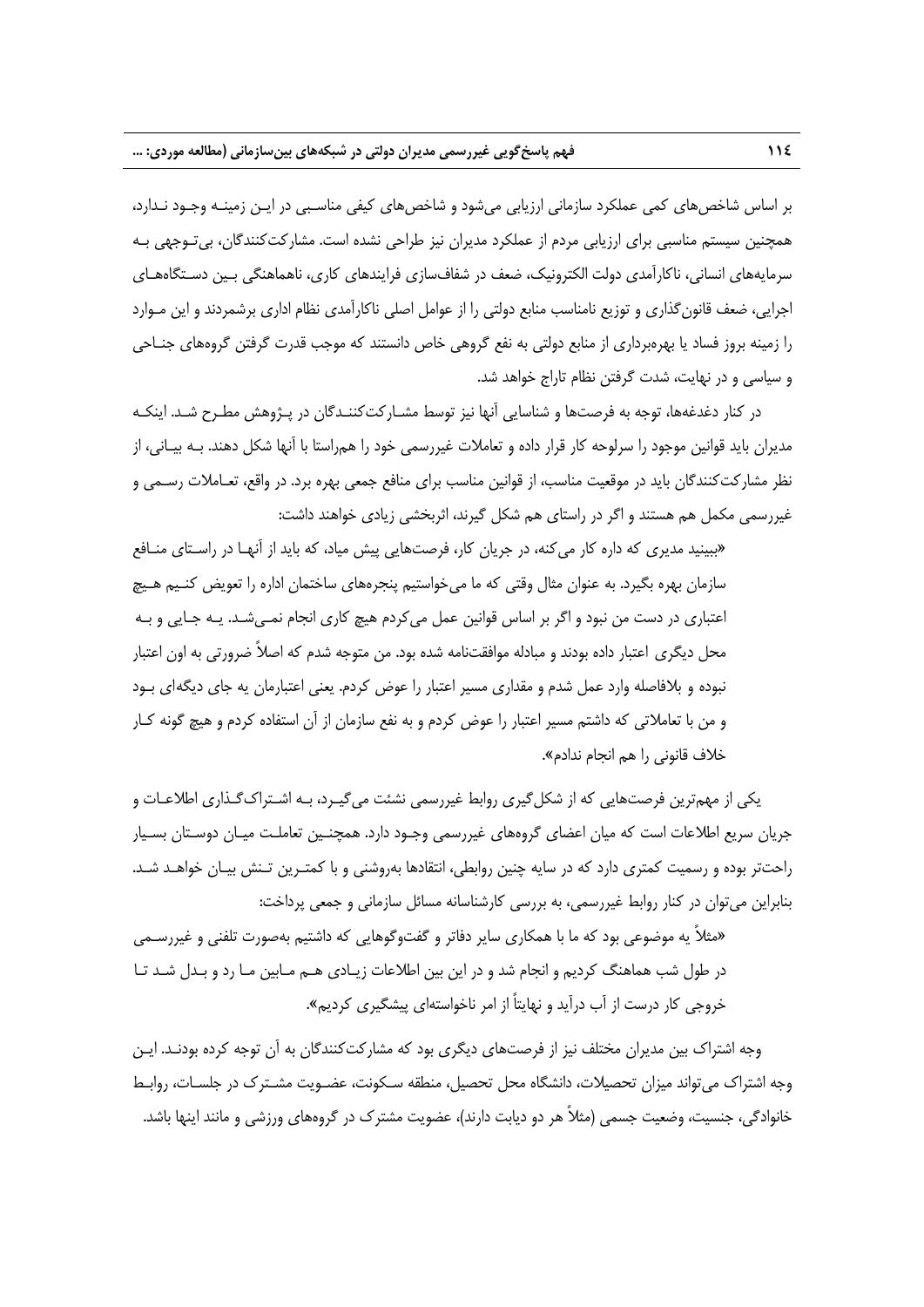#### **بحث و تحليل**

پاسخ يكي از دغدغههاي اصلي بخش عمومي است. اغلب مطالعات انجام شده در زمينة پاسخگـويي بخـش عمـومي بـه پاسخگويي رسمي اختصاص داده شده و تا جاييكه محققان اين پژوهش بررسي كردهاند، هنوز تحقيقي دربارة پاسخگويي غيررسمي در بخش دولتي انجام نشده است. هدف از تحقيق حاضر، پركردن اين خلأ پژوهشي است.

اين مطالعه همسو با يافتههاي كرنز (1996 و 1998) و رابـرتس (2002) نشـان داد كـه در بخـش عمـومي و بـين مديران مياني نيز، استانداردهاي پاسخگويي فقط در قالب قوانين و مقررات رسمي تعريف و معين نميشوند و انتظـارات و توقعات غيررسمي و ضمني ذينفعان مختلف، در مجموعة اين استانداردها قرار ميگيرد. همچنين ايـن يافتـه همسـو بـا يافته رامزك و همكاران (2012 و 2013) نشان داد تعاملات غيررسمي موجود ميان بازيگران حاضر در شبكه، در ارتباط با مجموعهاي از هنجارها يا قوانين نانوشته شكل ميگيرند و اين قوانين نانوشته تعيين ميكنند كه حمايتهاي دوجانبـه يـا فشار متقابل مديران بر يكديگر چگونه باشد.

اين مطالعه همسو با مطالعـات آنـگ و همكـاران <sup>(</sup> (٢٠١٧) و زانـگ<sup>۲</sup> (٢٠١٧) نشـان داد پاسـخ *گـويي* در تعـاملات بينفردي ظاهر ميشود و متأثر از متغيرهاي زمينهاي فرهنگي، اجتماعي، تاريخي، آموزشي و حتي تجربههاي شخصـي و جايگاه اجتماعي مديران است. پاسخگويي مفهومي چند بعدي است و در جريان تعاملات اجتماعي، سياسـي يـا فرهنگـي افراد، سازمانها و دولتها ظاهر ميشود. از اين جنبه، مفهوم زمينهمحـور داشـته و ارتبـاط تنگـاتنگي بـا پيچيـدگيهـا و پوياييهاي موجود در سيستمهاي اجتماعي دارد.

يافتههاي پژوهش نشان داد ميان مديران عضو شوراي برنامهريزي و توسعه استان، فرهنگ فردگرايـي و توجـه بـه منافع فردي (يا گروه، سازمان و جناح سياسي خود) رواج دارد. البته اغلب مديران اذعان داشتند كه توجه به منافع جمعي و استاني اهميت زيادي دارد، اما از آنجا كه هر يك از مديران مأموريت و وظايف سازماني خاصي را برعهده دارند، در توجـه به منافع عمومي كوتاهي ميشود. اين يافته همسو با مطالعات اوستروم (2010) در تحليل اقدامات جمعي است كه نشـان داد، اگر در تعاملات گروهي افراد بهدنبال حداكثر كردن منافع فردي خود باشند (انتخاب عقلايي) و هـر فـرد ديگـري را رقيب و بازيگر تلقي كند (نظريه بازي)، نميتوان انتظار داشت كـه نتـايج جمعـي خـوبي حاصـل شـود. بـه بيـان ديگـر، تلاشهاي فردي اشخاص در راستاي منافع جمعي نخواهد بود كه در بلندمدت سبب بروز مشكلات خواهد شد. از سـوي ديگر، در تعاملات اجتماعي، افراد اطلاعات كاملي دربارة موقعيت ندارند و همواره با نوعي بياطمينان مواجهاند. به همـين دليل آنها با عقلانيت محدود و نه كامل، وارد تعاملات اجتماعي خواهند شد و اگر يك يا چند نفـر خـلاف قـوانين عـادي بازي، وارد تعاملات اجتماعي شود، ديگران تلاش ميكنند كه با اسـتراتژيهـاي جمعـي و گروهـي، در مقابـل آن افـراد ايستادگي كنند. اين بخش از يافتهها همسو با نتايج مطالعه كول<sup>" (</sup>۲۰۱۷) نشان داد كه بازيگران حاضـر در صـحنههـاي

ــــــــــــــــــــــــــــــــــــــــــــــــــــــــــــــــــــــــــــــــــــــــــــــــــــــــــــــــــــــــــــــــــــ

3. Cole

<sup>1.</sup> Aung and et als.

<sup>2.</sup> Zhang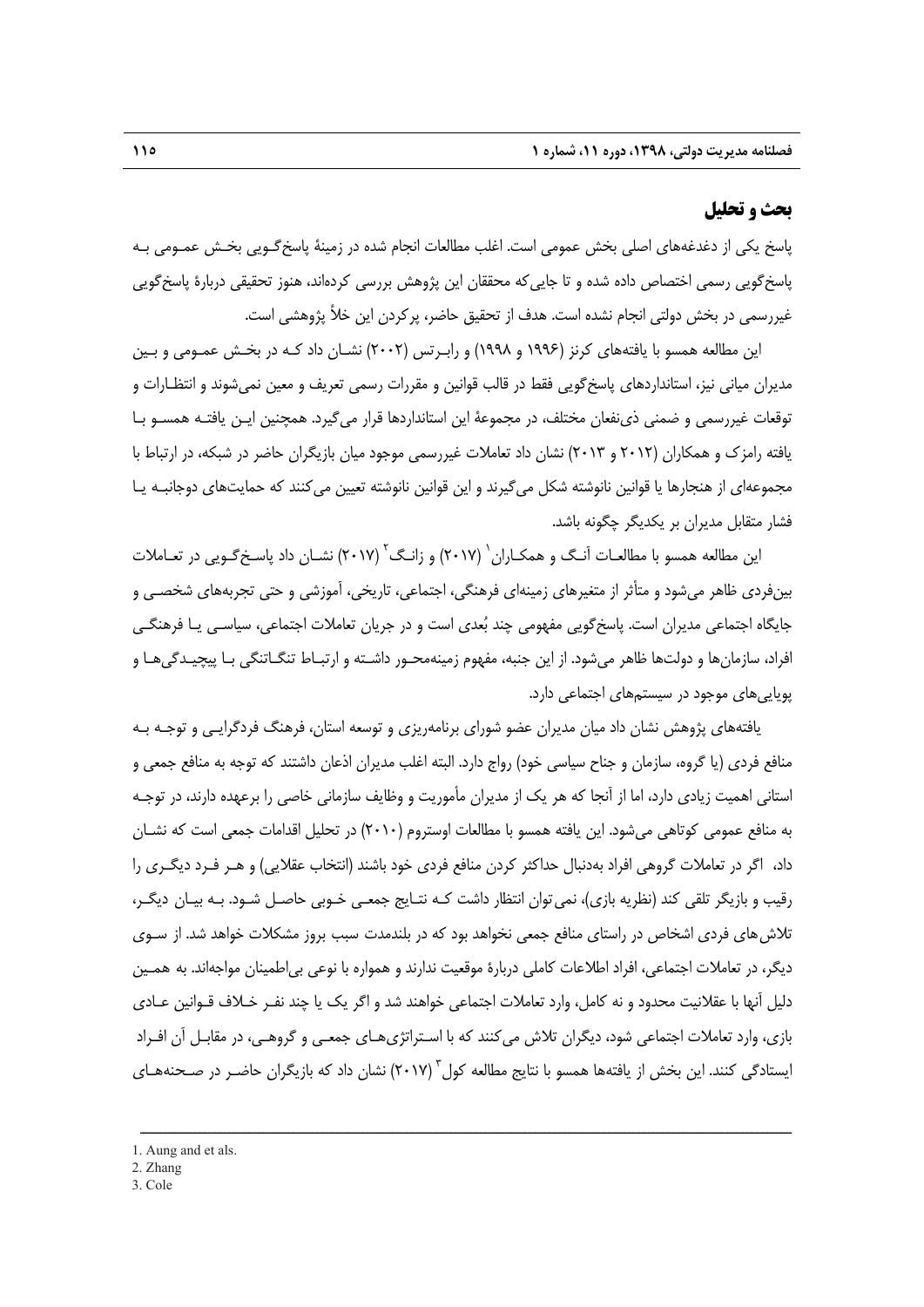اجتماعي، با حفظ اخلاقيات، عقيدهها و ارزشهاي خود در تعاملات اجتماعي حضور دارند و بر اسـاس قـوانين و سـاختار تعاملات اجتماعي اقدام ميكنند.

به گفتهٔ اوستروم (۲۰۰۵: ۱۲۱)، هنجارها و قوانین نانوشته همچون پـارامتر دلتـا` در معـادلات اسـت و نتیجـه هــر تعاملي به هنجارهاي موجود در آن موقعيت بستگي دارد و حتي اينها ميتوانند ارزشمندي نتايج بهدست آمده را نيز تغيير دهند. نتايج پژوهش حاضر همراستا با اين گفته بود و نشان داد كه هنجارها و قوانين نانوشته در تعامـل مـديران، قـدرت تعيينكنندگي زيادي دارد.

رامزك و همكاران (2012) به اين نتيجه رسيدند كه ميـان بـازيگران حاضـر در شـبكه سـازمانهـاي غيرانتفـاعي، پاسخگويي غيررسمي در ارتباط با انتظارات و رفتارهاي تسهيلكننده حاضران در شبكه شكل ميگيرد و ميتوان بهكمك هنجارهاي غيررسمي و پوياييهاي بينسازماني، به توسعه روابط بين اعضاي شبكه و در نهايت، شكلگيري پاسخگـويي دست يافت. در واقع از ديدگاه آنها، پاسخگويي غيررسمي حاصل انتظارات غيررسمي و رفتارهاي آگاهانه اعضـاي شـبكه است كه بهدليل وابستگي و اهداف مشترك بين آنها شكل ميگيرد. نتايج پژوهش حاضر نيز با يافته آنها هماهنگ بـود و نشان داد كه پاسخگويي غيررسمي ميان مديران دولتي حاضر در شبكه بين سازمانهاي دولتي رايج است و اين مديران با توجه به منافع و اهداف خود، اعتقاد به اخلاق و ارزشهاي خود، شخصـيت فـردي و توانـايي رهبـري خـود و در نهايـت متغيرهاي زمينهاي تأثيرگذار بر آنها، نسبت به برقراري تعاملات غيررسمي با ساير مديران حاضر در شـبكه دولتـي اقـدام كرده و تلاش ميكنند تا در تعاملات غيررسمي، يكديگر را در قبال هنجارها و قوانين نانوشته، پاسخگو نگه دارنـد و تنهـا ابزار آنها براي تحقق اين مهم، فشارها و حمايتهايي است كه نسبت به يكديگر اعمال ميكنند.

دستاورد نظري تحقيق حاضر اين است كه نشان داد چارچوب تئوريكي پيشنهاد شدة رامزك و همكارانش (2012 و 2013) دربارة پاسخگويي غيررسمي را ميتوان به بخش عمومي و در سطح مديران مياني گسترش داد.

دستاورد عملي تحقيق حاضر نيز اين است كه توجه مديران بخش عمومي را به سوي تعاملات غيررسمي به عنوان مكمل قوانين و مقررات رسمي جلب ميكند تا پاسخگويي غيررسمي در قالب فعاليتهاي اختياري مديران محقـق شـود. همچنين اهميت روابط بينفردي يا بينسازماني در قالب حمايتها يا فشارهاي دوجانبه را بهصورت پاسخگويي غيررسمي در كانون توجه قرار ميدهد تا بتوان در چارچوب هنجارها، از دغدغهها و فرصتهاي موجود براي منافع عمومي بهره برد.

#### **نتيجهگيري و پيشنهادها**

پاسخگويي بهمثابة يكي از دغدغههاي اصليِ بخش عمومي، شـامل پاسـخگـويي رسـمي و غيررسـمي مـيشـود. اغلـب تحقيقات پيشين در زمينة پاسخگويي، بر پاسخگويي رسمي تمركز كردهاند، اما هدف از تحقيق حاضـر فهـم پاسـخگـويي غيررسمي مديران دولتي در شبكه بين سازمانهاي دولتي با اسـتفاده از چـارچوب نظـري رامـزك و همكـاران (2012 و 2013) بود. نتايج نشان داد كه در بخش دولتي پاسخگويي غيررسمي وجود دارد. تعاملات غيررسمي موجود ميان مـديران

<sup>1.</sup> Delta parameter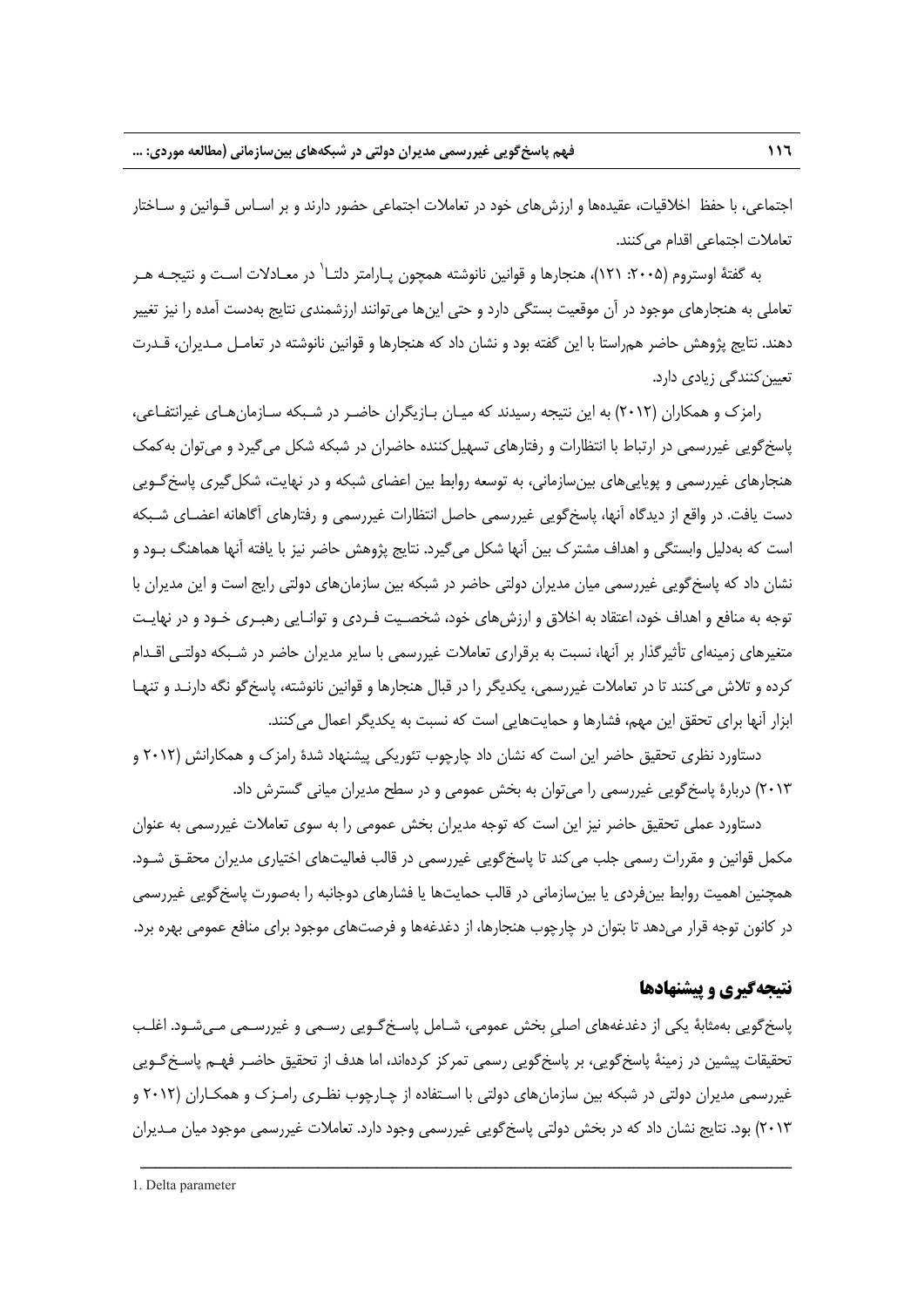دولتي، بهدليل مجموعهاي از هنجارها يا قوانين نانوشته شكل مـيگيرنـد و ايـن قـوانين نانوشـته تعيـين مـيكننـد كـه حمايتهاي دوجانبه يا فشار متقابل مديران بر يكديگر چگونه باشد. اين نتيجه با يافتة پژوهش رامزك و همكاران (2012 و 2013) كه به مطالعه پاسخگويي غيررسمي ميان اعضـاي حاضـر در شـبكه بـين سـازمانهـاي غيرانتفـاعي پرداختنـد، همخواني دارد. همچنين نتايج پژوهش حاضر نشان داد كه مديران دولتي در تعاملات و ارتباطـات غيررسـمي بـه منـافع فردي يا جمعي توجه ميكنند و برخي متغيرهاي زمينهاي، اخلاق و ارزشها و شخصيت و رهبري مـديران در تعيـين آن مؤثر است. بنابراين مديران در مواجهه با دغدغهها، بايد با بهرهمندي از فرصتهاي موجود براي منـافع جمعـي، از فشـار ديگران نسبت به خود بكاهند.

طبق گفتة مشاركتكنندگان، روابط و تعاملات غيررسمي بين مديران عضو شوراي برنامهريزي و توسعه وجـود دارد و ميتوان چنين تعاملاتي را همراستا با قوانين و ساختارهاي موجود و مكملي براي روابط و سـاختارهاي رسـمي مـدنظر قرار داد. از اين رو پيشنهاد ميشود دبيرخانه و رئيس شورا توجه ويژهاي به اين گونه تعاملات داشته باشند و ضمن نفوذ و راهبري اين گروههاي غيررسمي، تعاملات بين آنها را مديريت كنند.

نتايج نشان داد مقامات بالاتر، گروهها و جناحهاي سياسي، نمايندگان مجلس، ائمه نماز جمعه شهرستانهاي استان، وزيران و ساير ذينفعان در انتخاب و انتصاب مديران، تصويب طرحها و پـروژههـاي اسـتاني، اختصـاص يـا جابـهجـايي اعتبارات مالي و بودجه، نقش پررنگ و فعالي در تعاملات غيررسمي دارند. بنابراين تعاملات ميان مديران در سايه تعامـل با اين مقامات شكل خواهد گرفت. از اين رو پيشنهاد ميشود مديران ارشد استان، بـهخصـوص اسـتاندار اسـتان زنجـان، تعاملات گستردهاي با مقامات يادشده برقرار كرده و زمينههاي ارتباطي اين مقامـات بـا مـديران اسـتان را پـيشبينـي و مديريت كند.

همچنان كه تعاملات ميان مديران از تعاملات مديران و مقامات بالاتر تأثير ميپذيرد، تحت تأثير تعـاملات موجـود ميان مديران شهرستاني، فرمانداران، اقوام محلي و ساير افراد بانفوذ در شهرستانها نيز قرار ميگيرد. بـهمنظـور مـديريت بهينه امور استان در شوراي برنامهريزي و توسعه استان، پيشنهاد ميشود بـه ارتباطـات موجـود در شـوراي برنامـهريـزي شهرستانها و تعاملات بين شهرستانها نيز توجه شـود و زمينـه پاسـخگـويي غيررسـمي مـؤثر ميـان اعضـاي شـوراي برنامهريزي شهرستانها نيز فراهم آيد.

از آنجا كه نتايج نشان داد تعاملات بين مديران بهسمت منافع فردي، جناحي، سياسي يا گروهي سوق داده ميشوند، پيشنهاد ميشود مديران ارشد استان ضمن تدوين برنامه و راهبرد توسعه استان، منافع عمومي استان را بهصـورت روشـن تعريف كرده و در اختيار كليه بازيگران عرصه توسعه استان و افراد صاحب نفوذ قرار دهند تا سرلوحه كـار آنهـا باشـد و از انحرافات جلوگيري به عمل آيد.

نتايج نشان داد كه پاسخگويي غيررسمي بر اساس فعاليتهاي اختياري مديران و در تعامـل آنهـا بـا سـاير اعضـاي شبكه همكاري شكل ميگيرد. يعني فعاليتهايي كه هيچ الزام قانوني مبني بر انجام آنها نيست، ولي افراد بر اساس فشار يا تشويق ديگران نسبت به انجام آنها مبادرت ميورزند. البته به گفتة مصـاحبهشـوندگان، در ايـن بـين اصـول اخـلاق و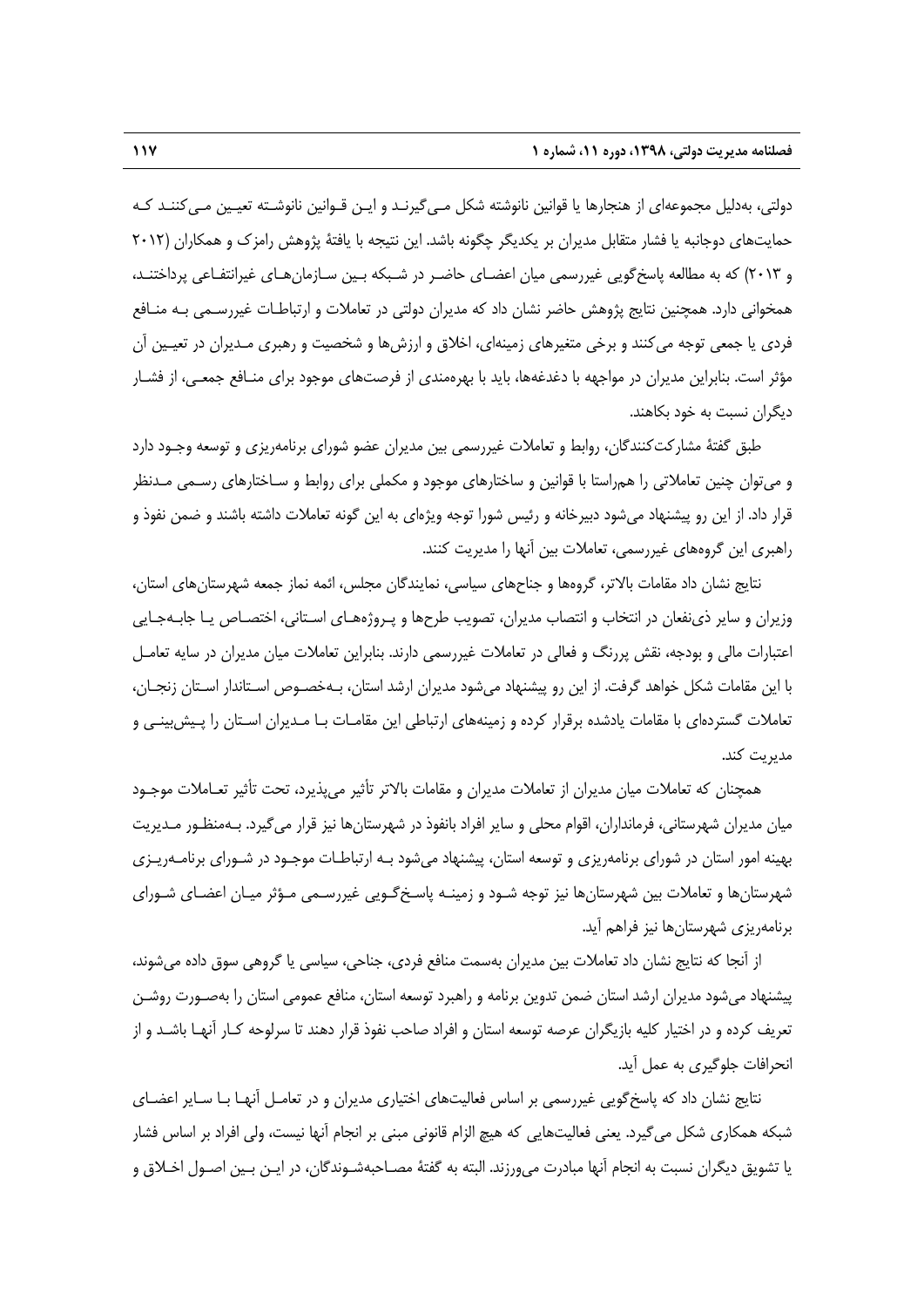ارزشي حاكم بر جامعه تأثيرگذار است و ميتواند اعمال اختياري را تثبيت يا تضـعيف كنـد. از ايـن رو پيشـنهاد مـيشـود مديران ارشد استان توجه ويژهاي به اخلاقيات و ارزشهاي حاكم بر جامعه همكاري داشته باشـند و اعمـال و رفتارهـاي خود را در اين چارچوب انجام دهند، بهگونهاي كه ساير مديران نيز فعاليتهاي خود و همكاران خود را بر مبناي ارزشهـا و اخلاقيات ارزيابي كنند.

در نهايت اينكه مطابق نظر مشاركتكنندگان، هم اكنون مديران عضو شورا بهصورت غيررسـمي و كـاملاً تلـويحي يكديگر را ارزيابي كرده و نسبت به هم بازخورهاي مثبت و منفي ميدهند، يعني پاسـخگـويي غيررسـمي ميـان مـديران دولتي رواج دارد و ميتوان انتظار داشت كه چنين جرياني در ساير جلسهها و گروههاي سازماني نيز وجود داشته باشد كـه در پژوهش حاضر بهدليل محدوديت زماني، فقط بـين مـديران عضـو شـوراي برنامـهريـزي بررسـي شـد. مـيتـوان در پژوهشهاي آتي اين موضوع را در ساير سطوح سازماني و ساير شبكههاي همكاري بررسي كرد.

در اين پژوهش پاسخگويي غيررسمي بين مديران حاضـر در شـبكههـاي بـينسـازماني بررسـي شـد، از آنجـا كـه پاسخگويي مديران دولتي بسيار گسترده و پيچيده است و آنها در مقابل مـردم، دولـت، مقامـات بـالاتر، سياسـتمـداران، رسانهها، محيط زيست، افكار عمومي و ... نيز پاسخگو هستند؛ ميتوان در تحقيقات آتي به بررسي پاسخگويي غيررسـمي مديران در مقابل مردم يا ساير مقامات پرداخت.

پژوهش حاضر از نوع مطالعات تك موردي بود و در آن، مديران عضو شوراي برنامهريزي و توسعه اسـتان بـهدقـت بررسي شدند. در پژوهشهاي آتي ميتوان در قالب مطالعات چند موردي به بررسـي پاسـخگـويي غيررسـمي در بخـش عمومي پرداخت و اين نوع پاسخگويي را بين وزارتخانههاي مختلف يا مقامات سياسي و مديران اجرايي مطالعه كرد.

مصاحبهشوندگان به اهميت اعتماد دوجانبه مديران و روابط دوسـتانه آنهـا بـا يكـديگر اشـاره كردنـد كـه بـهدليـل محدوديت زماني به اين موارد توجه چنداني نشد. در پژوهشهاي آتي ميتوان به بررسي سرمايههاي اجتماعي، فرهنگـي و عاطفي اعضاي شبكه و تأثير آن در پاسخگويي غيررسمي پرداخت.

با توجه به اينكه هدف اصلي پژوهش حاضر فهم پاسخگويي غيررسمي ميان مديران دولتي بود و مصاحبهشـوندگان نيز اين نوع پاسخگويي را شمشيري دولبه انگاشتند، پيشنهاد ميشود در پژوهشهاي آتي نسبت به مطالعه آثـار و عوامـل مثبت و منفي اين نوع پاسخگويي پرداخته شود.

#### **منابع**

- اسحقزاده، نيره؛ مهرگان، محمدرضا؛ ابويي اردكان، محمد (1396). كاربرد نظرية اتوپايسيس در مديريت. فصلنامه مديريت دولتـي،  $P(T), YYY - YZY$ .
- رهنورد، فرجاله؛ محبي دليگاني، مرضيه (١٣٩۵). آثار جهاني شدن بر مديريت دولتي در ايران. *فصلنامه مديريت دولتي*، ٨ (٣)، ۴۱۵-.436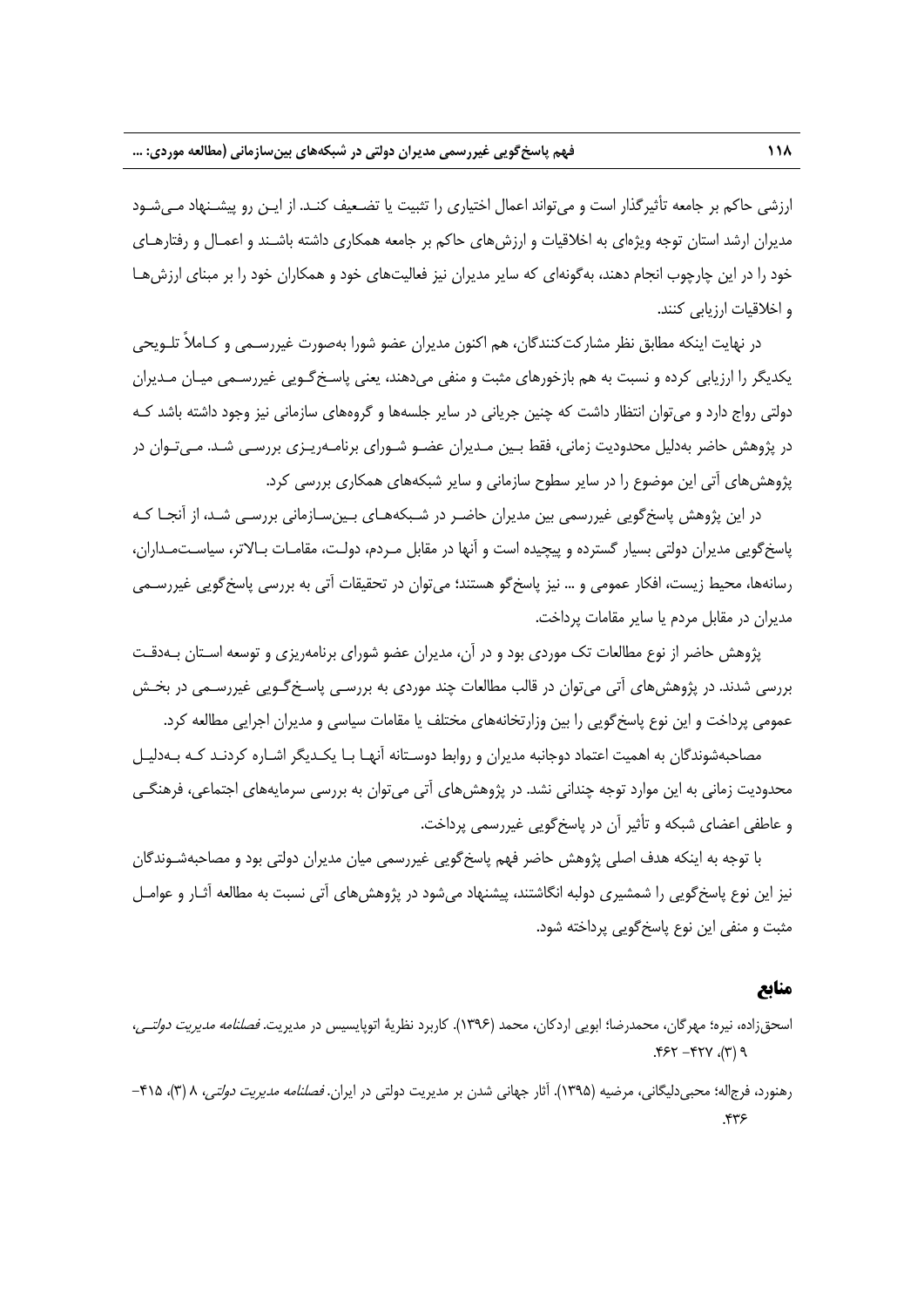صفريدشتكي، محمد؛ زارع، رضا؛ نيكبخش، محمدعلي (1397). تبيين عوامل ساختاري مؤثر بر شكلگيري شبكههاي خـطمشـي (مطالعه موردي: نظام كارآفريني ايران). فصلنامه مديريت دولتي، 10 (1)، .136-109

واعظي، سيدكمال؛ رهبر، رضا (1395). بررسي اهميت ميانجي مؤلفه احساس بيقدرتي در ميزان تأثير ادراك از پاسخگويي بر رفتـار مشاركتي دانشجويان (مطالعه موردي: دانشجويان دانشگاه ت<u>هران). *فصلنامه مديريت دولتي،* ۸ (۱)، ۱</u>۱۳ – ۱۳۶.

#### **References**

- Andrè, R., (2010). Assessing the accountability of government-sponsored enterprises and quangos. *Journal of Business Ethics,* 97(2), 271–289.
- Andreaus, M. & Costa, E. (2014). Toward an Integrated Accountability Model for Nonprofit Organizations" In . Published online. *Accountability and Social Accounting for Social and Non-Profit Organizations Advances in Public Interest Accounting,* 17, 153-176.
- Aung, M., Bahramirad, S., Burga, R., Hayhoe, M., Huang, S. & LeBlanc, J., (2017). Sensemaking Accountability: Netnographic Study of an Online Public Perspective. *Social and Environmental Accountability Journal,* 37(1), 1-15.
- Aziza Abd Aziz, M., Rahman, H. A., Alam, M. M. & Said, J. (2015). Enhancement of the Accountability of Public Sectors through Integrity System, Internal Control System and Leadership Practices: A Review Study. *Procedia Economics and Finance*, 28, 163-169.
- Barberis, P. (2002). The new public management and a new accountability. *Public Administration,* 76(3), 451–470.
- Behn, R. (2001). *Rethinking Democratic Accountability.* Washington: Brookings Institution.
- Bovens, M., Schillemans, T. & Goodin, R. E., (2014). *The Oxford Handbook of Public accountability.* First ed. New York: Oxford University Press.
- Bryson, J. M., Crosby, B. C. & Bloomberg, L. (2014). Public Value Governance: Moving beyond Traditional Public Administration and the New Public Management. *Public Administration Review*, 74(4), 445–456.
- Cole, D. H. (2017). Laws, norms, and the Institutional Analysis and Development framework. *Journal of Institutional Economics,* 13(4), 829-847.
- Crawford, L. H. & Helm, J. (2009). Government and governance: The value of project management in the public sector. *Project Management Journal,* 40(1), 73-87.
- Davis, T. W. D., Macdonald, K. & Brenton, S. (2012). Reforming accountability in international NGOs- making sense of conflicting feedback. *Development in Practice*, 22(7).
- Day, P. & Klein, R., (1987). *Accountabilities: Five Public Services.* London: Tavistock.
- Dealy, M. D. & Thomas, A. R., (2007). *Managing by Accountability: What Every Leader Needs*  to Know about Responsibility, Integrity and Results. First ed. United States of America: Praeger Publishers.
- Denhardt, J. V. & Denhardt, R. B., (2007). *The New Public Service.* Expanded ed. ed. New York: M.E. Sharpe, Inc..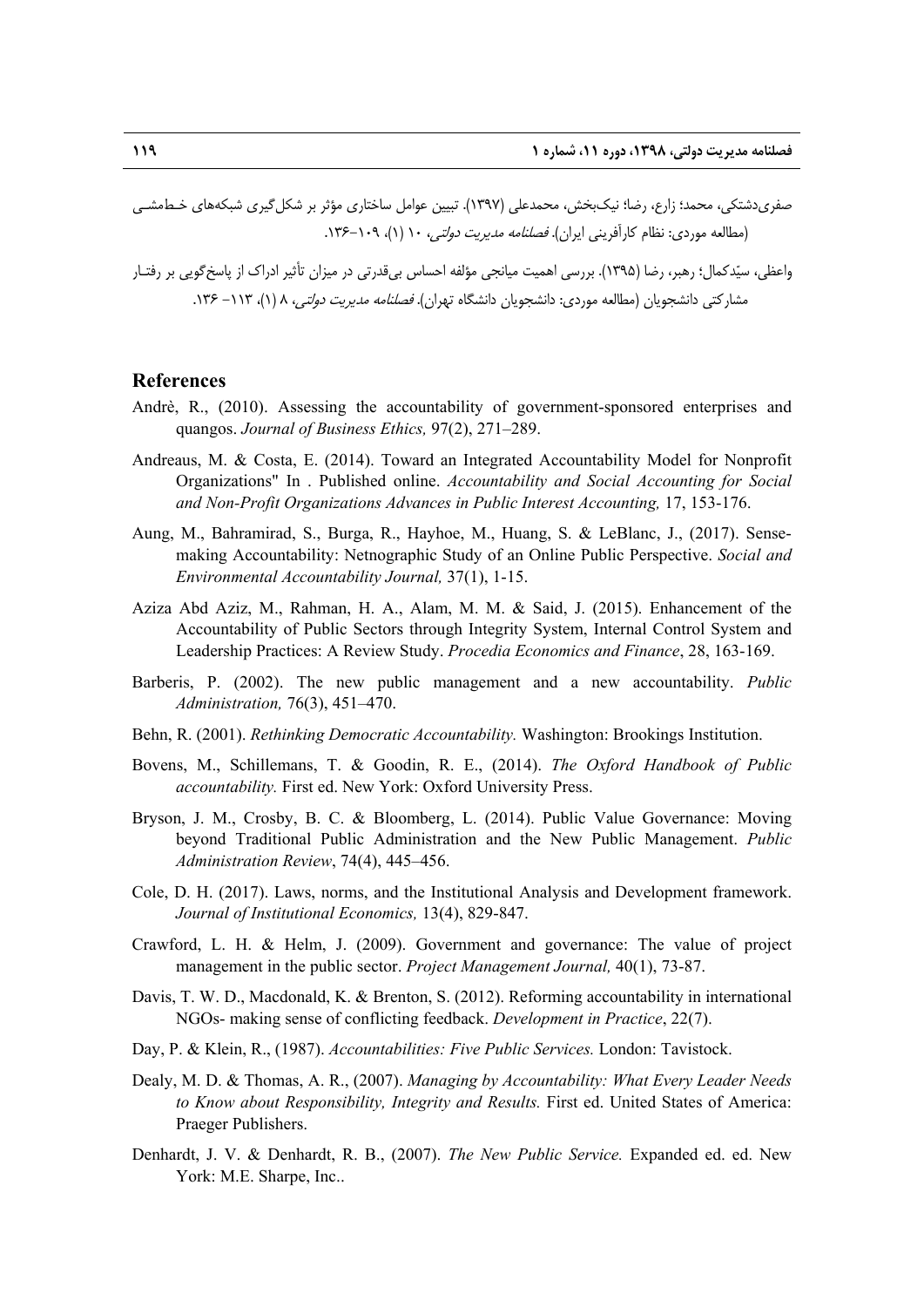- Donahue, J. D. & Nye, J. S., (2003). *For the People: Can We Fix Public Service?.* Washington, D. C.: Broking Institution Press.
- Donahue, J. D. & Zeckhauser. R. J. (2011). *Collaborative governance: private roles for public goals in turbulent times*. Princeton University Press, 41 William Street, Princeton, New Jersey 08540.
- Eshaghzadeh, N., Mehregan, M. R. & Aboui Ardakan, M., (2017). Application of Autopoietic Theory in Management. *Journal of Public Administration*, 9(3), 427-462. (*in Persian*)
- Gaikwad, P., (2017). Including Rigor and Artistry in Case Study as a Strategic Qualitative Methodology. *The Qualitative Report,* 22(13), 3431-3446.
- Jeong, B. & Kearns, K. (2015). Accountability in Korean NPOs: Perceptions and Strategies of NPO Leaders. *Voluntas- International Journal of Voluntary and Nonprofit Organizations*, 26(5), 1-27.
- Kearns, K. P. (1994). The Strategic Management of Accountability in Nonprofit Organizations-An Analytical Framework. *Public Administration Review,* 54(2), 185-192.
- Kearns, K. P. (1996). *Managing for accountability: Preserving the public trust in public and nonprofit.* 1st ed. ed. San Francisco: Jossey-Bass Publishers.
- Kearns, K. P. (1998). Institutional accountability in higher education: A strategic approach. *Public Productivity & Management Review,* 22(2), 140-156.
- Kohlbacher, F. (2006). The Use of Qualitative Content Analysis in Case Study Research. *Forum Qualitative Social Research,* 7(1), 1-24.
- Lavarenne, J., Shwageraus, E. & Weightman, M. (2016). Accountability feedback assessments for improving efficiency of nuclear regulatory institutions. *Energy Policy,* 96, 274-288.
- Mulgan, R. (2000). Comparing accountability in the public and private sectors. *Australian Journal of Public Administration,* 59(1), 87–97.
- Mulgan, R. (2003). *Holding Power to Account: Accountability in Modern Democracies.* 1st ed. ed. United Kingdom: Palgrave Macmillan.
- Oliver, D. (1991). *Government in the United Kingdom: the Search for Accountability, Effectiveness and Citizenship.* Milton Keynes: Open University Press.
- Ostrom, E. (2005). *Understanding Institutional Diversity.* Princeton, United States of America: Princeton University Press.
- Ostrom, E. (2010). Analyzing collective action. *International Association of Agricultural Economists,* 41(1), 155-166.
- Polidano, C. (1998). Why bureaucrats can't always do what ministers want: multiple accountabilities in Westminister democracies. *Public Policy and Administration,* 13(1), 35–50.
- Rahnavard, F. & Mohebi Deligani, M. (2016). The Effects of Globalization on Public Administration in Iran. *Journal of Public Administration*, 8(3), 415-436. (*in Persian*)
- Roberts, N. C. (2002). Keeping Public Officials Accountable through Dialogue: Resolving the Accountability Paradox. *Public Administration Review*, 62(6), 658-669.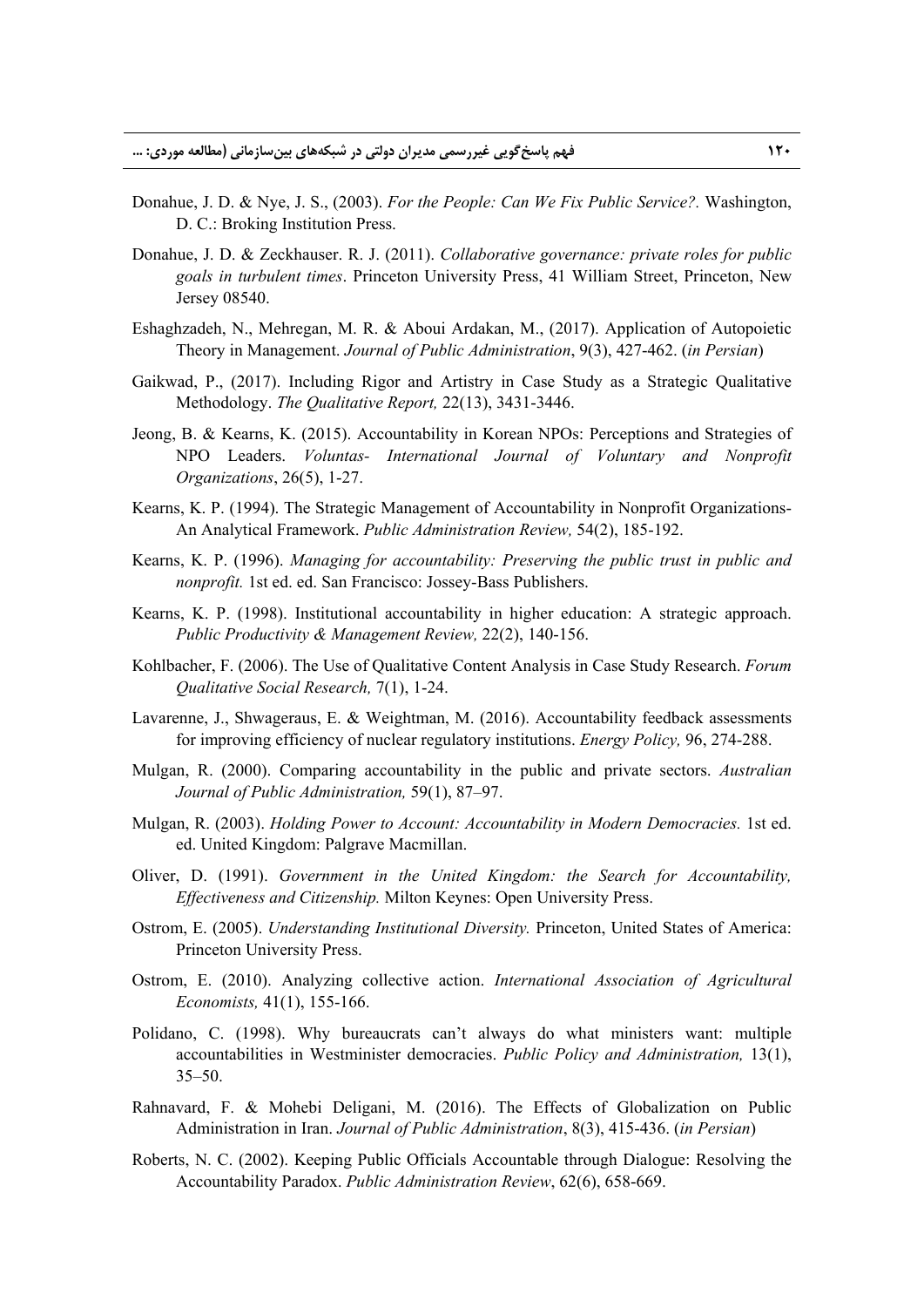- Romzek, B., LeRoux, K., Johnston, J., Blackmar, J., Kempf, R., Schede, J., (2011). *Informal Accountability Dynamics within Service Delivery Networks.* 11th National Public Management Research Conference, June 2-4th, Maxwell School of Citizenship and Public Affairs, Syracuse, New York.
- Romzek, B., LeRoux, K., Johnston, J., Kempf, R., Schede, J. (2013). Informal Accountability in Multisector Service Delivery Collaborations. *Public Administration Research and Theory,* 24(4), 813-842.
- Romzek, B. S., (2000). Dynamics of Public Sector Accountability in an Era of Reform. *International Review of Administrative Sciences,* 66(1), 21-44.
- Romzek, B. S., Blackmar, J. M. & LeRoux, K. (2012). A Preliminary Th eory of Informal Accountability among Network Organizational Actors. *Public Administration Review,*  72(3), 442-453.
- Romzek, B. S. & Dubnick, M. J. (1987). Accountability in the Public Sector- Lessons from the Challenger Tragedy. *Public Administration Review,* 47(3), 227-238.
- Romzek, B. S., LeRoux, K. & Blackmar, J. M. (2009). The Dynamics of Informal Accountability in Networks of Service Providers. *Presented at the 10th National Public Management Research Conference,* John Glenn School of Public Affairs, Ohio State University, Columbus, OH, Oct. 1-3.
- Safari Dashtaki, M., Zare, R., & Nikbakhsh, M.A. (2018). Explaining the Structural Factors Influencing the Formation of Policy Networks; (A Survey on Iranian Entrepreneurship System). *Journal of Public Administration*, 10(1), 109 – 136. (*in Persian*)
- Scott, C., (2000). Accountability in the Regulatory State. *Journal of Law and Society*, 27(1), 38- 60.
- Sinclair, A. (1995). The chameleon of accountability: forms and discourses. *Accounting Organizations and Society,* 20(2), 219–237.
- Stone, B. (1995). Administrative accountability in the 'Westminster' democracies: towards a new conceptual framework. *Governance: An lntmational Journal of Policy and Administration,* 8(4), 505-526.
- Urbanovič, J. & Tauginienė, L. (2013). Institutional Responsibility vs Individual Responsibility: Ethical Issues in the Management of Research Performance. *Procedia - Social and Behavioral Sciences,* 81, 72-78.
- Vaezi, S. K. & Rahbar, R. (2016). Investigating the Mediating Importance of the Impact of Impotence on the Impact of Perception of Accountability on Student Participatory Behavior (Case Study: Tehran University Students). *Journal of Public Administration*, 8(1), 113-136. (*in Persian*)
- Willems, T. & Van Dooren, W. (2011). Lost in diffusion? How collaborative arrangements lead to an accountability paradox. *International Review of Administrative Sciences,* 77(3), 505-530.
- Yin, R. K. (2003). *Case Study Research: Design and Methods.* 3rd ed. Thousand Oaks, California: SAGE Publications.